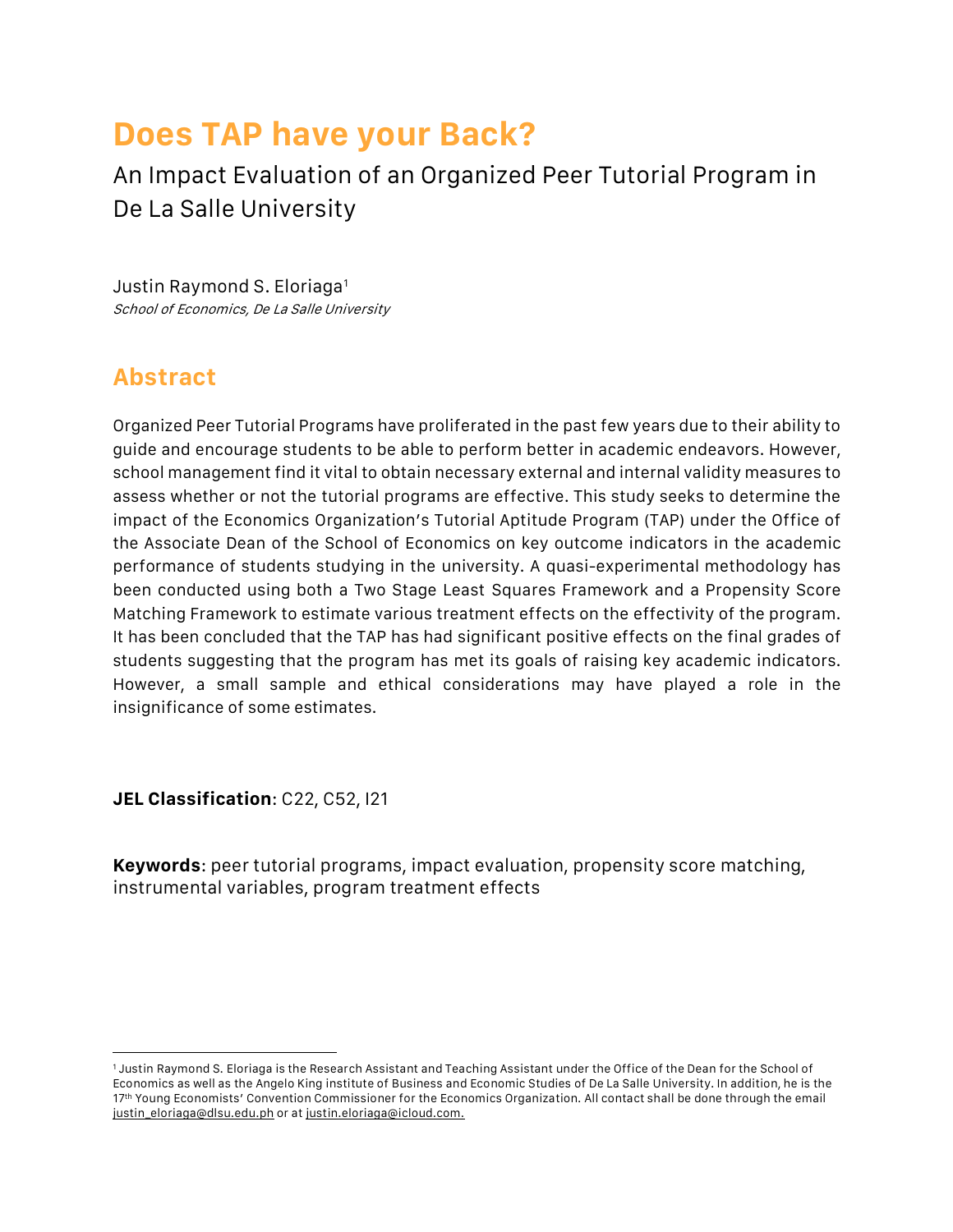# **Table of Contents**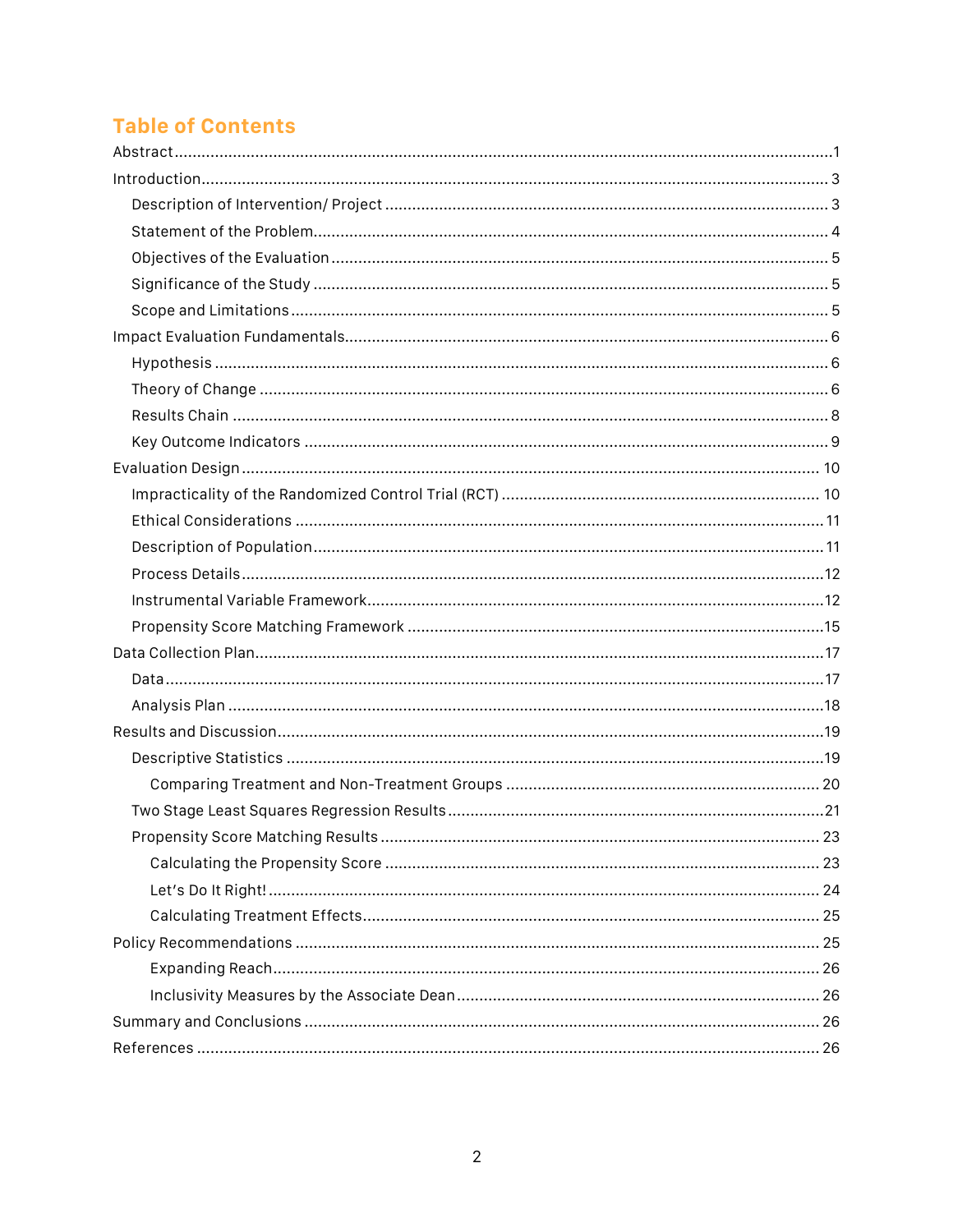# **Introduction**

University life in the Philippine context has been influenced heavily by Western methodologies and methods. This particular life is very evident in students from Philippine universities who have very dynamic needs and schedules for college. The rigor of academics has always been the threshold of student life for almost any university (Paloyo et. al, 2016). Oftentimes, academic performance serves as a direct indicator of student productivity and is a benchmark which is widely considered by most corporations, firms and other hiring agencies<sup>2</sup>. Given the importance of academic performance, various educational institutions around the world (including the Philippine higher learning institutions) offer peer tutorial services whether subsidized by the university administration or organized by university student clubs and organization. These programs have increased in their popularity and serve as a new medium to reinforce academic knowledge gained with peer learning fostering great inter-student cooperation.

This study seeks to do an evaluation of such programs in the context of Philippine higher learning institutions (such as Philippine universities) and see whether these programs are effective in accomplishing their objective using an impact evaluation study. In particular, it shall evaluate the Tutorial Aptitude Program of the Economics Organization for a given time span in one subject.

#### Description of Intervention/ Project

 $\overline{a}$ 

Peer tutorial programs in the context of Philippine universities come in many varieties. Similarly, these programs have been adopted from various Western methods of peer learning with the goal of increased academic performance through peer learning. These programs operate under an assumption that students learning from their peers would better reinforce existing academic performance and will foster a medium of student exchange (Paloyo et. al,  $2016$ <sup>3</sup>.

Peer tutorial programs may come in a variety of different forms, concepts or approaches with very similar underlying goals. Focus Group Discussions are common forms of peer tutoring centered around a question and answer format between tutees. Although quite informal, it is able to supposedly increase the academic performance of students, in particular, those who began with lower grades vis-a-vis higher grades<sup>4</sup>. Classroom approach is the most common of the approaches (in International settings) which makes use of a typical teacher to student format. Request approach is done through organizations with a pool of peer tutors who may serve as mentors. This setting is a more informal approach to the typical classroom

<sup>&</sup>lt;sup>2</sup> Chances are, the higher the academic output or threshold, the more productive (behaviorally) a student is vis-a-vis other students.

<sup>&</sup>lt;sup>3</sup> Peer learning is effective in the learning process and may lead to higher grades due to less of a generational gap and a more attuned experience overall.

<sup>4</sup> Similar to the evaluation of Paloyo et. al (2016), these types of discussions are similar to the peer evaluation programs present in their study which follow a format similar to an FGD or a colloquial termed "Alcohol Assembly" meeting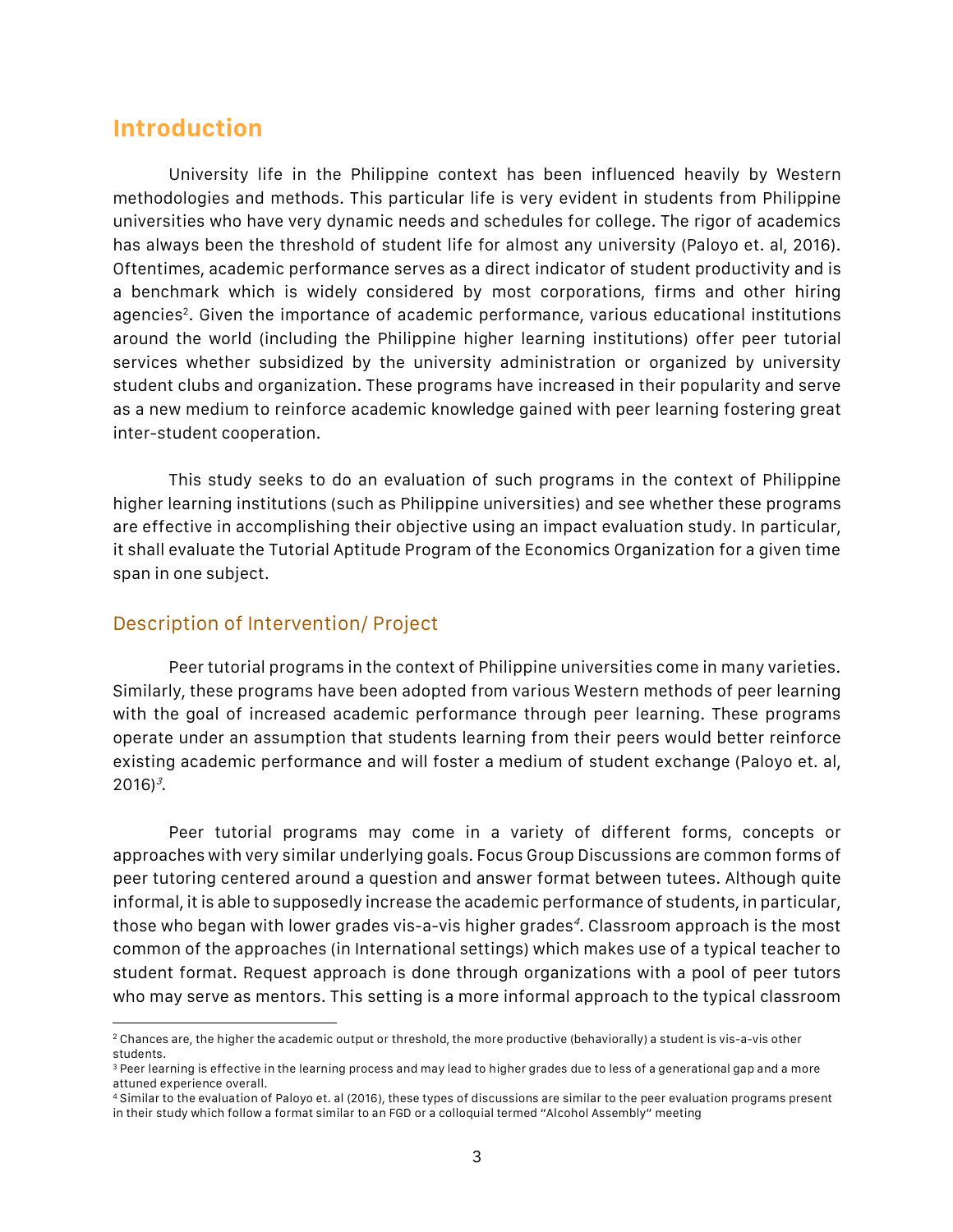ortraditional approach which makes use offewer students as a whole. The three most common which appear in literature are the listed in table 1.

#### **Table 1 Peer Tutorial Program Approaches**

| Approach           | Description                                                                |
|--------------------|----------------------------------------------------------------------------|
| <b>Focus Group</b> | An informal discussion of various topics or questions with regards to a    |
| <b>Discussion</b>  | subject matter facilitated by a peer tutor. Usually, concepts discussed    |
| Approach           | are just elaborations with no formal lessons and centers around question   |
|                    | and answer for clarification purposes.                                     |
| Classroom/         | A more formal discussion which centers around a typical lecture session    |
| <b>Traditional</b> | with possible accompanying exercises facilitated by a peer tutor.          |
| Approach           | Concepts discussed would be very similar to the lecture room sessions      |
|                    | but at a more controlled or modulated pace.                                |
| <b>Request</b>     | An approach that is by choice usually petitioned by students themselves    |
| Approach           | or through recommendation from a department or administration. It          |
|                    | follows a similar flow with the classroom or traditional approach but with |
|                    | less attendees per session due to a by request nature.                     |

The approach implemented by different universities in the Philippines may vary per organization, department or administration. However, the underlying objectives of these programs may be aligned with a goal of increasing academic performance and standing of students in the university.

According to Burns (2006), peer tutorial programs have had significant effects on the academic performance of children, particularly those of special needs children who may be supplemented or encouraged to study better given a more relatable context<sup>5</sup>. This is further supplemented by a research conducted by Harper and Maheady in 2007 which said that students were often more engaged in the learning materials and were more adept to listen given teaching instruction from a peer vis-a-vis a regular class room style setting.

### Statement of the Problem

 $\overline{a}$ 

Learning programs especially coming from peers are on the rise with regards to their popularity (Paloyo et al. 2016). While these programs are deemed helpful by students, it is necessary to determine their effectivity in an empirical and tried basis. Hence, this study focuses and revolves around determining the effectivity of such programs in the context. The main research problem that this study seeks to answer is whether or not peer tutorial programs in the context of a Philippine university is able to increase the academic performance of a student given various academic indicators.

<sup>5</sup> This relatable context being a peer vis-a-vis regular class room instruction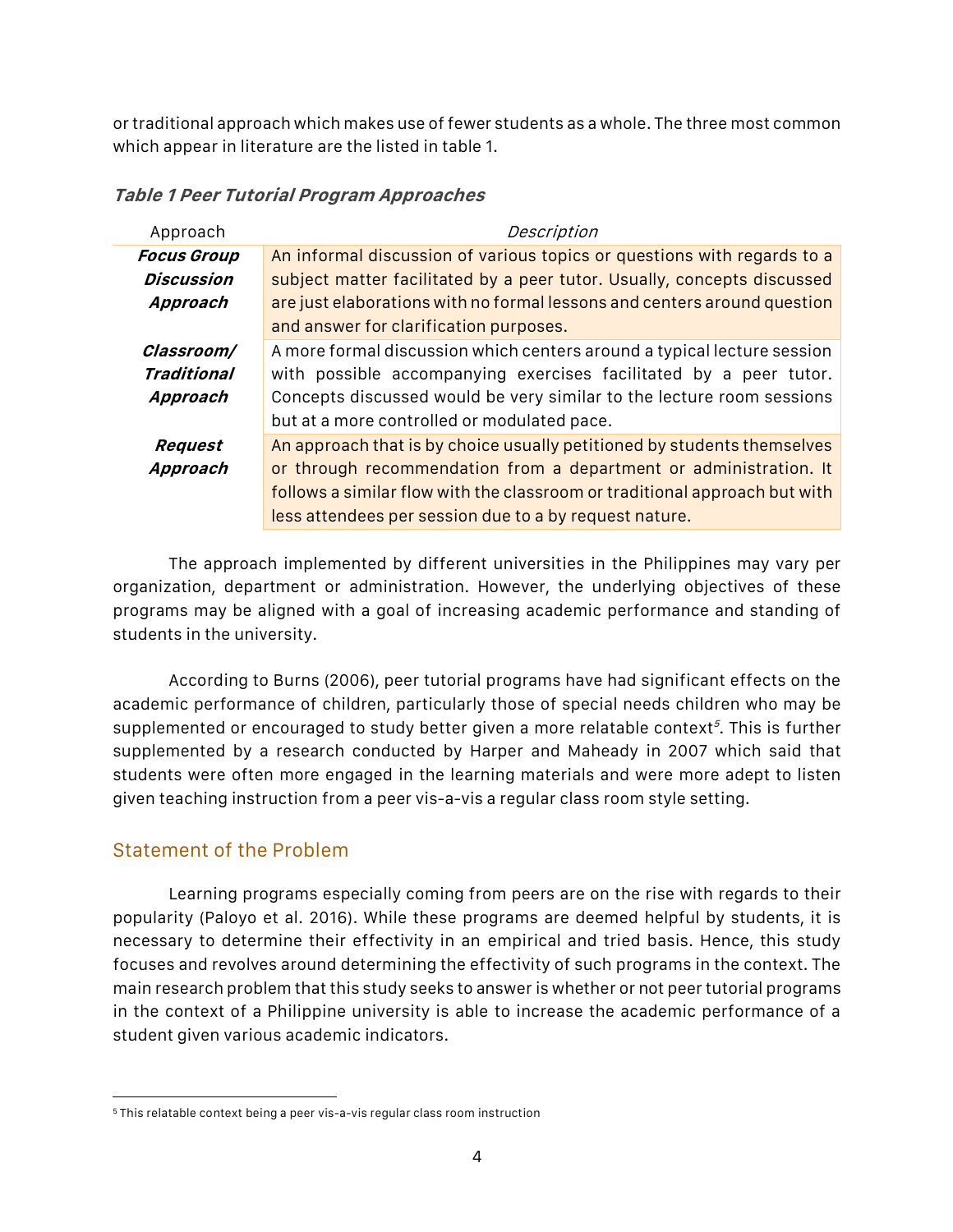### Objectives of the Evaluation

Peer tutorial programs may be programs which entail great effort from sponsoring administrations, organizations and departments. As such, it is important to be able to assess the effectivity of peer tutorial programs in the Philippine setting. Effectivity of these programs in the long run should be tested in order to improve or transform these initiatives to newer forms or refine them further if need be. The following is the central the objective of the study:

1. Determine the impact of peer tutorial programs on the academic performance of university students in the Philippines $\mathscr{E}$ .

These two main objectives seek to identify the effectivity of these programs in an attempt to be able to recommend economically sound guidelines for administrators, organization and course departments present in Philippine universities. Note that while Philippine universities are the main treatment groups that would be present in the study, the actual study will only center around De La Salle University meaning localized effects would be found vis-a-vis general effects.

# Significance of the Study

Peer tutorial programs are often sponsored by administrations, departments and organization which may entail great cost(Paloyo et. al, 2016). Programs such as these are often untested ideas and were implemented simply due to demand. Hence, they are new and often untested territory with results that may be biased to a given course or class. This study will seek to determine the effectivity of a particular peer tutorial program. The results of this study may be used by multiple administrations, and school organizations in order to improve the quality of their services for the betterment of the academic progression of various students in the university who may choose to attend or request peer tutoring services.

### Scope and Limitations

Students part of the study will only come from Philippine universities taking up available courses offered in their respective colleges. Moreover, the study will only be conducted during a particular period in a given academic term. It will not span multiple time periods and will only be conducted for certain subjects wherein it is feasible to perform a more thorough evaluation due to changing standards and professors. These certain subjects include Mathematical Economics I, Mathematical Economics II, Econometrics 2 and Financial Econometrics typically taught in freshmen, sophomore or junior year for an economics major in the School of Economics in De La Salle University.

 $\overline{a}$ <sup>6</sup> Experiment is to be conducted on De La Salle University Junior and Senior Students which are students from a Philippine University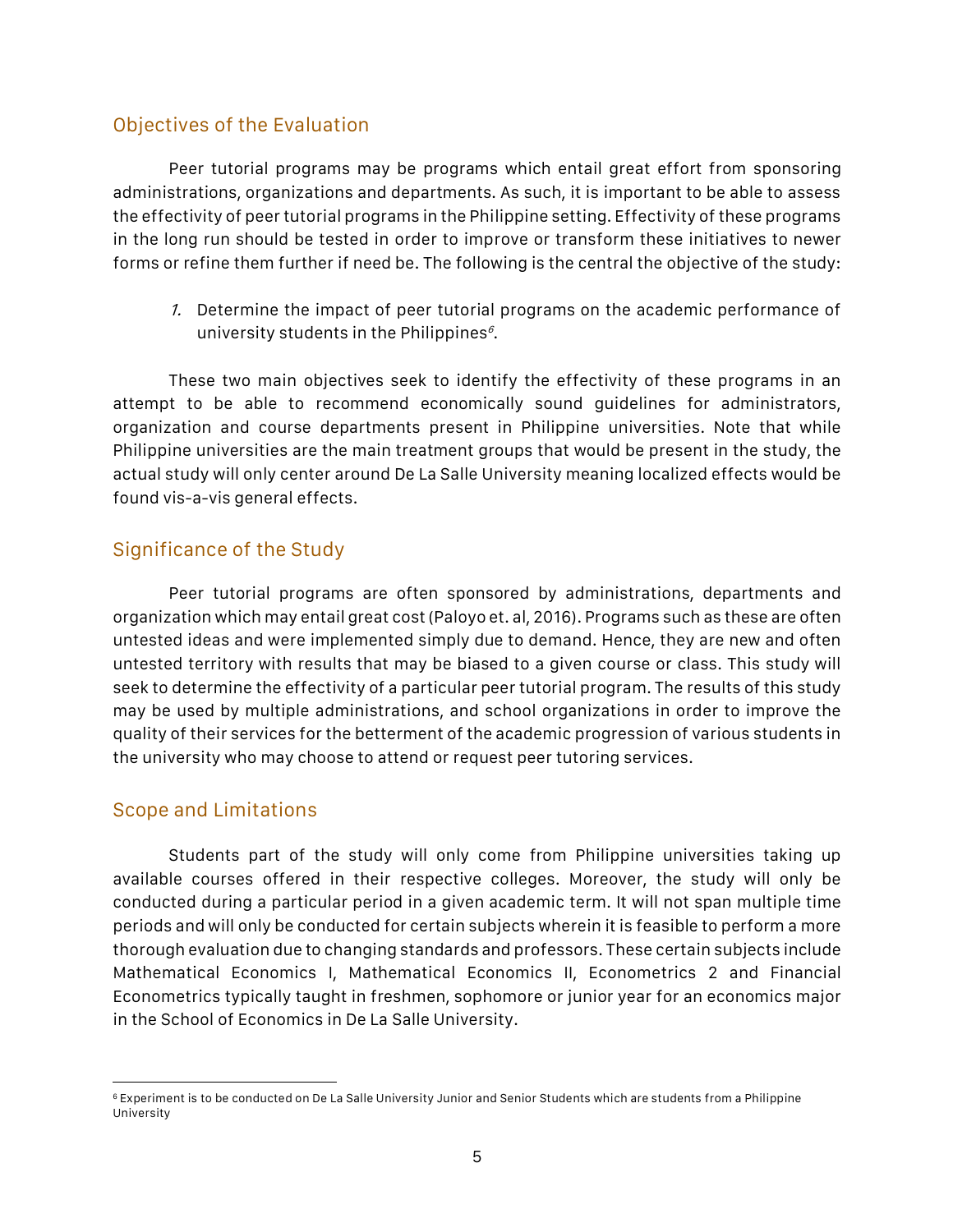# **Impact Evaluation Fundamentals**

This section shall give an overview of the general descriptions and expected outcomes of the impact evaluation study. It shall contain the hypothesis, the theory of change and the expected results change of the program in question.

# Hypothesis

There may be a positive or stagnant effect in terms of peer tutorial program as the effectivity of these programs may vary across a number of different factors. Paloyo et. al (2016) notes that there was a noticeable improvement only on the students in the lowest bracket of the initial grade standing at a 90 percent confidence bound. However, other students of higher brackets did not show significant strides with regards to improvement at least statistically<sup>7</sup>. Moreover, other factors such as the adequacy of the peer tutors and the venue being conducive for learning must also be considered when making conclusions. With this, the hypotheses for this study are listed below.

 **H1:** Peer Tutorial Programs are effective programs in ensuring increases in academic performance of majority of the students who participated in the program. H<sub>0</sub>: Peer Tutorial Programs are not effective programs in ensuring increases in academic performance of majority of the students who participated in the program

The hypotheses listed seek to determine the breadth of effectivity or non-effectivity of peertutorial programs given the indicators that will be stated in the methods. These indicators will determine or be correlated to factors which affect or define the academic performance of a student and other factors which may be correlated with other goals that are stipulated in the program.

# Theory of Change

 $\overline{a}$ 

Peer tutorial programs are implemented in many ways highlighted by the different approaches that departments, colleges, administrations or organizations. There is an inherent process to how peer tutorial programs are organized and structured (McDuffie et al. 2009)<sup>8</sup>. This usually starts with a call for student tutors who would need to be trained for the job of a peer tutor. Next, the sponsoring body would determine the proper courses that would need to be accommodated based on the number of students who would be wanting a peer tutorial

<sup>7</sup> Statistically, results for higher initial brackets were not significant at a 90% confidence bound but were still treated as positive correlations despite very minuscule positive coefficients.

<sup>&</sup>lt;sup>8</sup> These methods vary per the nature of a peer tutorial program given a predetermined procedure often deliberated by a sponsoring body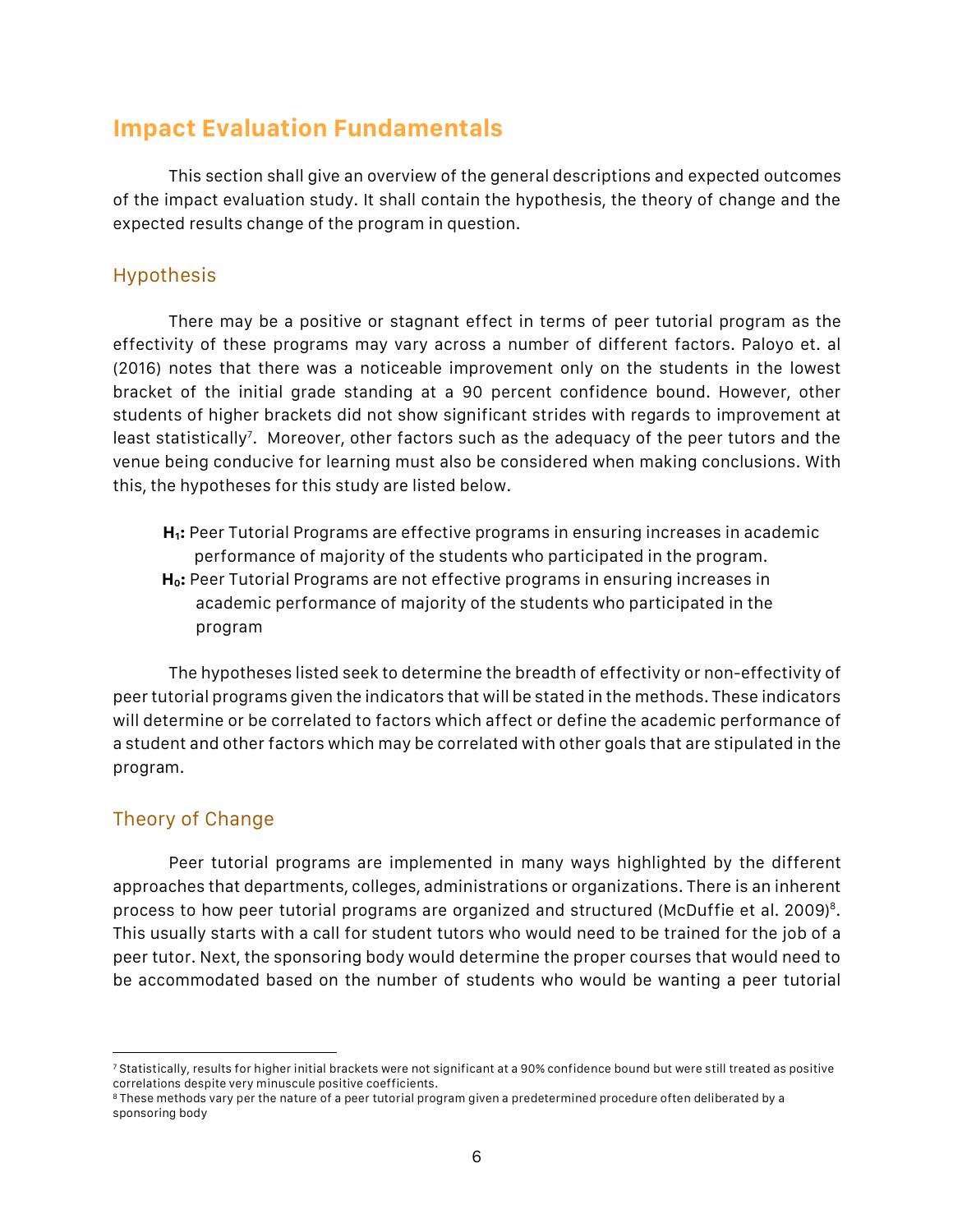session. Lastly, the peer tutorial session would be conducted with a corresponding feedback of the session accomplished by the students. Table 2 summarizes this process below.

| Process                               | Description                                                                                                                                                                                  | <b>Expected Outcome</b><br>or Deliverable                                                                       | Causal Logic                                                                                    |
|---------------------------------------|----------------------------------------------------------------------------------------------------------------------------------------------------------------------------------------------|-----------------------------------------------------------------------------------------------------------------|-------------------------------------------------------------------------------------------------|
| Deliberation of<br>Program<br>Process | Concerns processes done by<br>a sponsoring body with<br>regards to planning a<br>particular peer tutorial<br>program (conventionally<br>using one of the three main<br>approaches discussed) | <b>Project Plan and</b><br><b>Action Plan as well</b><br>as logistical<br>concerns                              | <b>Effect of the</b><br>project design on<br>the effectivity of<br>the program                  |
| Call for Peer<br>Tutors               | Sponsoring body would<br>interview and gauge the<br>performance of potential<br>peer tutors to see effectivity<br>and adequacy in teaching a<br>subject matter                               | Tutor list and tutor<br>guidelines as well<br>as training of<br>interviewees to<br>determine<br>adequate tutors | Effect of the<br>adequacy level of<br>the tutor on the<br>overall effectivity<br>of the program |
| Training of Peer<br>Tutors            | Sponsoring body would train<br>the peer tutors with regards<br>to potentially assigned<br>courses which may be<br>offered                                                                    |                                                                                                                 |                                                                                                 |
| Assigning of<br>Courses for<br>Tutors | Courses are assigned to<br>tutors be it be through the<br>demand of students or<br>through the prerogative of<br>departments and/or<br>administration                                        |                                                                                                                 |                                                                                                 |

# **Table 2 Theory of Change**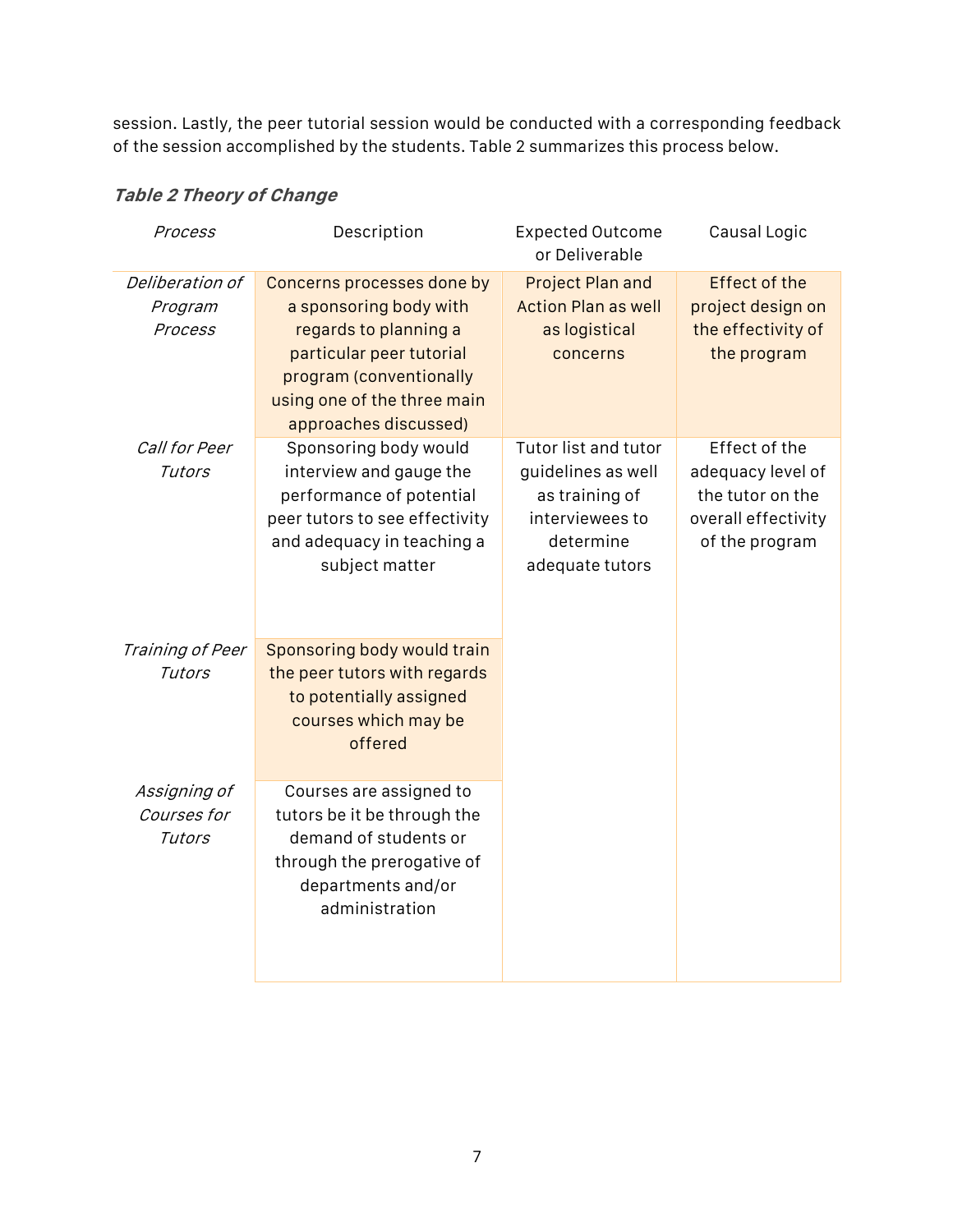| <i>Peer Tutorial</i><br>Proper                                 | The program is conducted on<br>a specified venue given a<br>number of students for a<br>particular course facilitated<br>by a peer tutor | Lesson Plan and<br>reviewers as well as<br>frequently asked<br>questions for cross<br>feedback with<br>faculty | <b>Effect of the Peer</b><br><b>Tutorial Program</b><br>on Academic<br>Performance |
|----------------------------------------------------------------|------------------------------------------------------------------------------------------------------------------------------------------|----------------------------------------------------------------------------------------------------------------|------------------------------------------------------------------------------------|
| Feedback<br>Delivery from<br><b>Students</b>                   | Feedback is to be received<br>from students to better the<br>program                                                                     | Feedback Forms                                                                                                 |                                                                                    |
| Feedback from<br>Faculty on<br>Student<br>Academic<br>Standing | Feedback by the faculty is<br>given with regards to the<br>current academic indicators<br>of the students                                | <b>Grade Standings</b><br>and Examination<br><b>Results</b>                                                    |                                                                                    |

# Results Chain

Peer tutorial programs are programs which are implemented in many stages and will have certain outcomes and performance indicators as there is a progression. Hence, it is important to be able to establish the results chain in order to see a good overview of how a program will be implemented. This is the typical results chain of peer tutorial sessions and their corresponding inputs and outcomes. The results chain is listed in Table 3.

#### **Table 3 Results Chain**

| <i>Inputs</i>                                                                                                                                                   | <b>Activities</b>                                                                                                                                                               | <b>Outputs</b>                                                                                                                  | Intermediate<br>Outcomes                                                                                                                     | Final<br>Outcomes                                                                                                                          |
|-----------------------------------------------------------------------------------------------------------------------------------------------------------------|---------------------------------------------------------------------------------------------------------------------------------------------------------------------------------|---------------------------------------------------------------------------------------------------------------------------------|----------------------------------------------------------------------------------------------------------------------------------------------|--------------------------------------------------------------------------------------------------------------------------------------------|
| • Initial budget for<br>the pilot<br>randomized<br>encouragement<br>trial.<br>• Initial incentives<br>present for the<br>randomized<br>encouragement<br>design. | • Training of peer<br>tutors and<br>available<br>administrators<br>on logistic<br>processes for<br>the programs<br>• Venues to<br>conduct the<br>peer tutorial<br>programs such | • Successfully<br>conducted<br>peer tutorial<br>sessions<br>• Transcription<br>of attendance<br>on peer<br>tutorial<br>sessions | • Total net<br>increase<br>(decrease) in<br>examination<br>performance<br>• Total net<br>increase<br>(decrease) in<br>class<br>participation | • Improved<br>class<br>standing of<br>students<br>• Improved<br>grades of<br>students<br>• Improved<br>academic<br>standing of<br>students |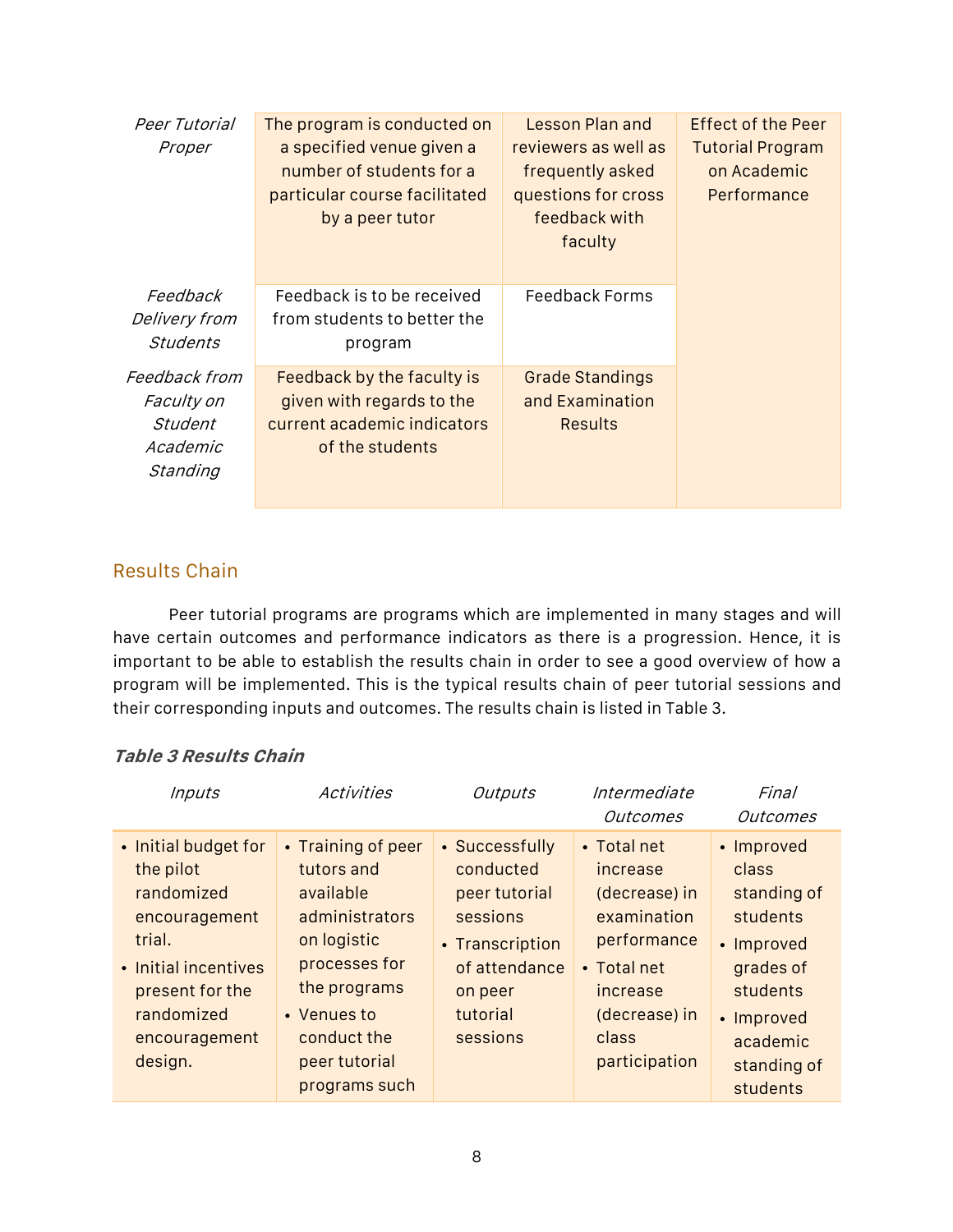| • Available<br>students who<br>are willing to<br>participate in<br>the randomized<br>encouragement<br>design. | as classrooms<br>or conference<br>rooms and the<br>like.<br>• Having<br>dissemination<br>of incentives or<br>nudges for<br>treatment<br>groups (similar<br>to lottery)<br>• Conducting<br>peer tutorial<br>sessions | • Hours of total<br>peer tutorial<br>sessions | • Total net<br>increase<br>(decrease) in<br>project<br>performance<br>• Improved<br>attendance<br>in peer<br>tutorial<br>sessions | • Increased<br>productivity<br>and critical<br>thinking |
|---------------------------------------------------------------------------------------------------------------|---------------------------------------------------------------------------------------------------------------------------------------------------------------------------------------------------------------------|-----------------------------------------------|-----------------------------------------------------------------------------------------------------------------------------------|---------------------------------------------------------|
|---------------------------------------------------------------------------------------------------------------|---------------------------------------------------------------------------------------------------------------------------------------------------------------------------------------------------------------------|-----------------------------------------------|-----------------------------------------------------------------------------------------------------------------------------------|---------------------------------------------------------|

# Key Outcome Indicators

Peer tutorial programs and initiatives have been created with an effort to be able to bolster academic performance of all students choosing to partake in each program. As with any program, there are indicators to performance that are critical in evaluation and must be considered for when evaluating the effectivity of a particular program. Below is a summary of the key outcome indicators found in Table 4.

|  |  |  | Table 4 Key Outcome Indicators |
|--|--|--|--------------------------------|
|--|--|--|--------------------------------|

| <i>Inputs</i>                                                                                                                                                                                                                                                                                          | Activities                                                                                                                                                                                                                     | Outputs                                                                                                                                             | Intermediate<br>Outcomes                                                                                                                                                                                                                   | Final Outcomes                                                                                                                                                                                                                                                         |
|--------------------------------------------------------------------------------------------------------------------------------------------------------------------------------------------------------------------------------------------------------------------------------------------------------|--------------------------------------------------------------------------------------------------------------------------------------------------------------------------------------------------------------------------------|-----------------------------------------------------------------------------------------------------------------------------------------------------|--------------------------------------------------------------------------------------------------------------------------------------------------------------------------------------------------------------------------------------------|------------------------------------------------------------------------------------------------------------------------------------------------------------------------------------------------------------------------------------------------------------------------|
| • Total Budget in<br>local currency of<br>the peer tutorial<br>program that will<br>be implemented<br>• Total expenses<br>concerned with<br>the peer tutorial<br>program local<br>currency.<br>• Total expenses<br>for the hiring<br>peer tutors<br>• Total number of<br>students<br>available for the | • Approval<br>ratings and<br>satisfaction<br>scores for the<br>peer tutorial<br>students.<br>• Total number of<br>students<br>participating in<br>the peer<br>tutorial<br>sessions<br>• Training<br>expenses for<br>peer tutor | • Total number<br>of peer<br>tutorial<br>sessions<br>conducted<br>• Total number<br>of students<br>who attended<br>the peer<br>tutorial<br>sessions | • Test scores of<br>subsequent<br>exams in a<br>particular course<br>taught in a peer<br>tutorial program<br>• Project and<br>participation<br>scores of<br>subsequent<br>activities in<br>courses taught in<br>a peer tutorial<br>program | $\bullet$ Academic<br>standings of<br>students who<br>participated in<br>the peer tutorial<br>programs<br>• Academic<br>honors of<br>students who<br>participated in<br>peer tutorial<br>programs<br>• Employment and<br>Employment<br>satisfaction of<br>students who |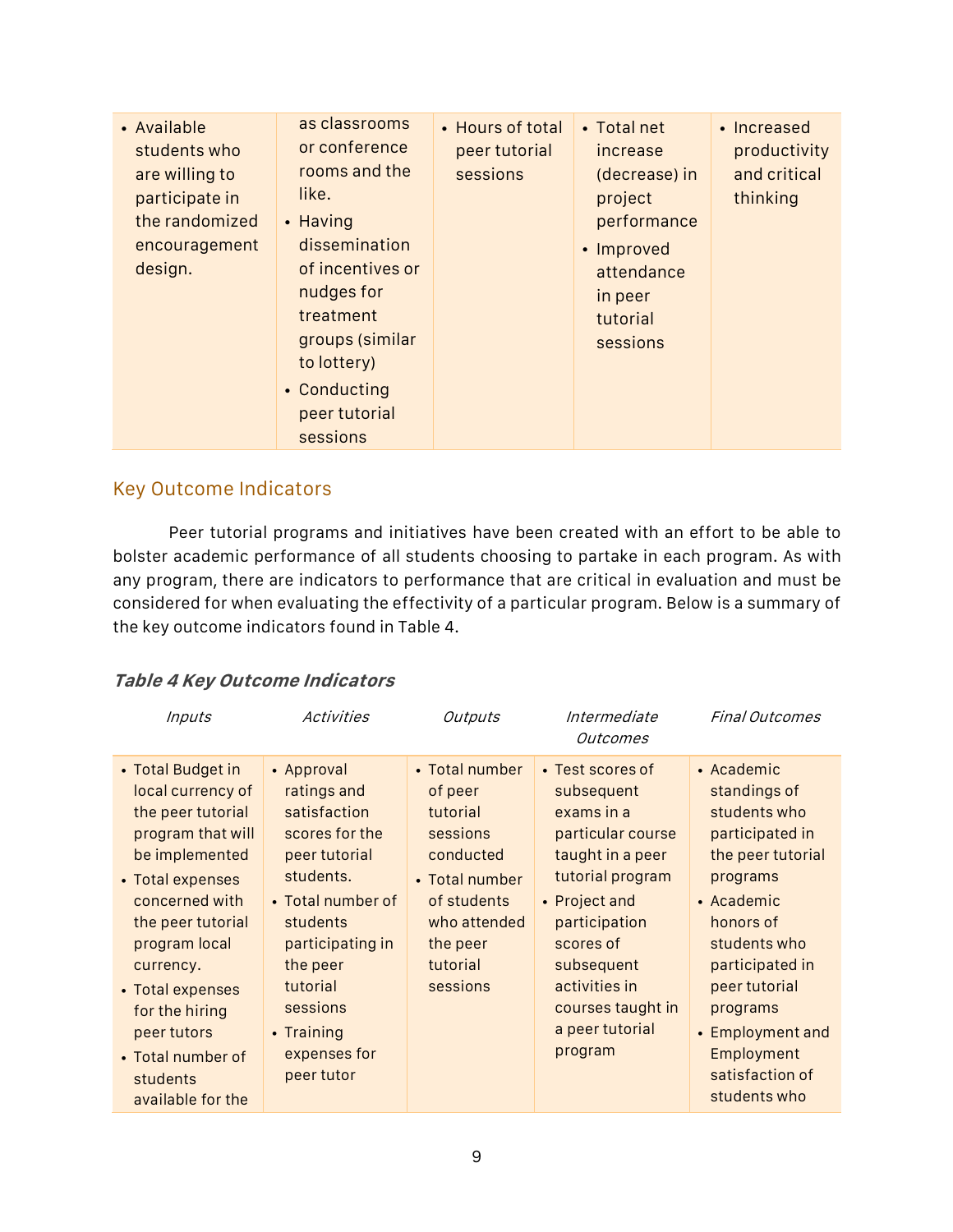| peer tutorial<br>programs<br>• Total number of<br>tutors available<br>for peer tutorial<br>programs | training in local<br>currency<br>• Logistical<br>expenses<br>(venues etc.) in<br>local currency. |  | participated in<br>peer tutorial<br>programs |
|-----------------------------------------------------------------------------------------------------|--------------------------------------------------------------------------------------------------|--|----------------------------------------------|
|                                                                                                     |                                                                                                  |  |                                              |

# **Evaluation Design**

This section gives and overview of the design of the program evaluation being conducted and how the data shall be analyzed in the models used by the study. It will also highlight impracticalities and ethical considerations that have led to the current observational nature of how the study has been designed.

# Impracticality of the Randomized Control Trial (RCT)

The Randomized Control Trial (RCT) is the gold standard ofimpact evaluation especially when it comes to figuring out what the treatment effect of the program or intervention being studied is (Fowlie and Wolfram, 2010). With this methodology, the sample is drawn out randomly from the population wherein a group is present for both treatment and comparison differentiated by the administering of a treatment and the lack thereof<sup>9</sup>. These two groups have similar characteristics to limit unobserved heterogeneity that may be present in the sample.

Hence, in a randomized control trial, the Average Treatment Effect or the ATE is merely the difference between the impact on treatment and comparison given that full randomization and full compliance were achieved. When there is full compliance, there are no confounders that are present in the study given that all participants had followed their protocol. Furthermore, if there had been full randomization, it can be deduced that the sample chosen (for both treatment and comparison) is representative of the population. This translates into the lack of selection bias in the evaluation. Technically speaking, the selection bias would not be present given these two assumptions in addition to the stable unit treatment value assumption (SUTVA) which states the lack of spillover effects between the two sample groups<sup>10</sup>. Empirically speaking, this deduction is given as

$$
E[Y_i|X_i = 1] - E[Y_i|X_i = 0] = E[Y_{1i}|X_i = 1] - E[Y_{0i}|X_i = 1]
$$

Observed Difference = Average Treatment Effect on the Treated (ATET)

 $\overline{a}$ 

<sup>9</sup> This is typically done through the use of power calculations

<sup>&</sup>lt;sup>10</sup> There are no general equilibrium effects. Moreover, the treatment and the comparison groups have little to no communication and are directly comparable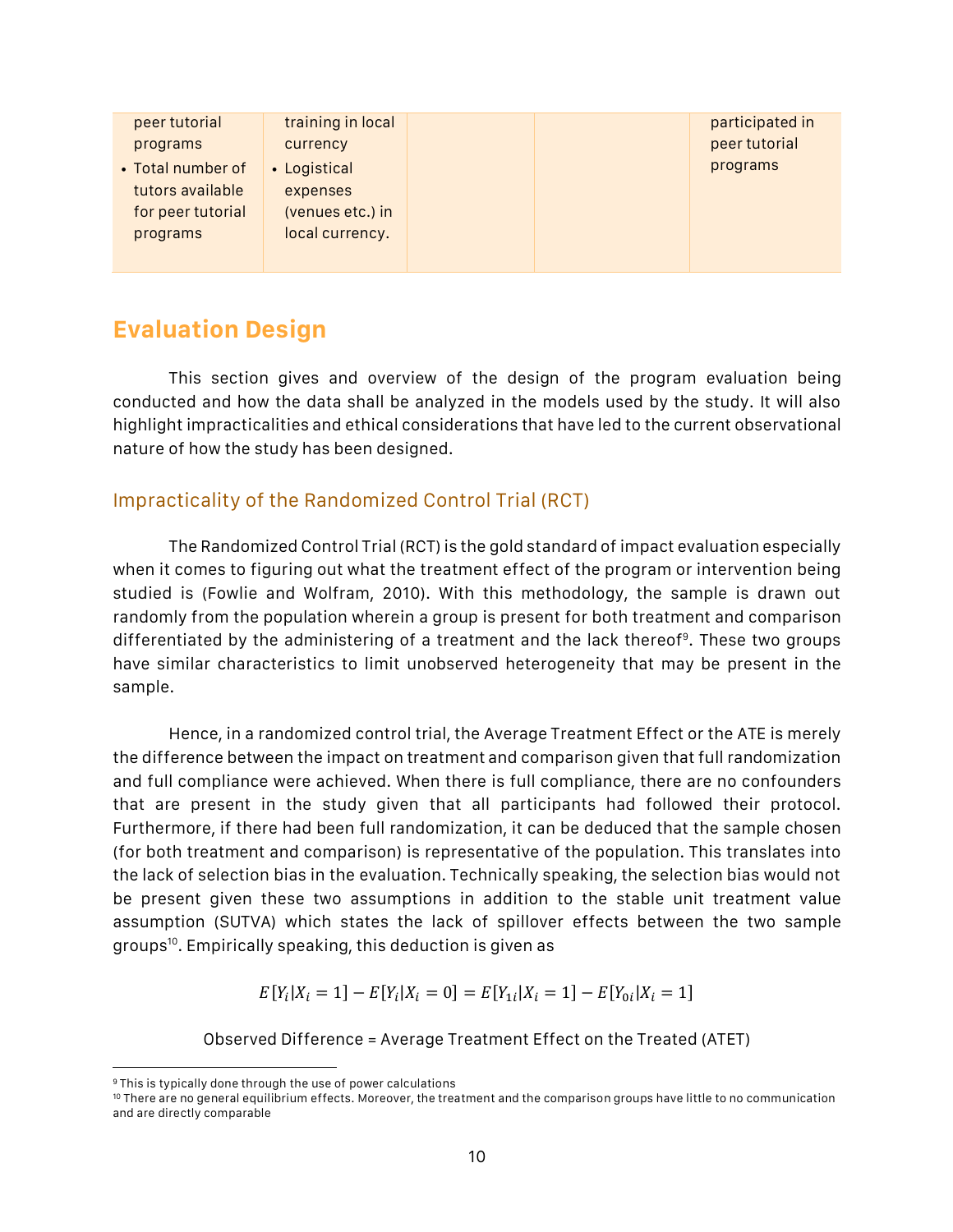$$
E[Y_i|X_i = 1] - E[Y_i|X_i = 0] = E[Y_{1i} - Y_{0i}]
$$

#### Observed Difference = Average Treatment Effect (ATE)

However, the RCT may not be used in this particular study given that the mandated participation of a certain proportion of the chosen sample may in turn prevent, hinder or influence the participation of another sample group<sup>11</sup>. This implies the following violations on the assumptions of the RCT. Firstly, the Stable Unit Treatment Value assumption (SUTVA) is violated given that there are spillover effects between treatment and control<sup>12</sup>. Secondly, there is no more full compliance given that while a sample may be representative of the population, there is no direct hindrance for the comparison group to receive the treatment.

This means that the RCT may not be used because the Average Treatment Effect may not serve as an accurate or statistically acceptable basis for the impact of the intervention given that both internal validity and external validity are compromised in the study.

#### Ethical Considerations

This study also accounts for ethical considerations that must be made with regards to the tutorial program that will be the subject of evaluation. As this shall be purely observational in nature, we will not merely separate or place a distinction on treatment and comparison. We cannot force people who are by all means entitled to attend the program to not attend just for the sake of the study do to ethical and moral implications. Hence, the best treatment effect that may be observed would be purely local in nature. There will only be a separation or distinction purely as a directive from the office of the vice dean if they were recommended to attend the program in the Two-stage least squares regression. There shall be no distinction, however, when the propensity score matching has been conducted.

#### Description of Population

 $\overline{a}$ 

For this particular study, all respondents will be coming from De La Salle University. In particular, the study will center around students who are taking the course Mathematical Economics II. The total population enrolled in the course Mathematical Economics II are 93 students in the sample. From the 93-eligible population, the proportion between those who had received or engaged in the intervention (which is the tutorial aptitude program) is pegged at roughly 45% of the eligible population.

<sup>11</sup> The RCT would not be the best road especially when there is a high chance of imperfect compliance. Hence, an Average Treatment Effect would no longer be obtainable if that would be the case.

<sup>12</sup> SUTVA's assumption on no general equilibrium effects would no longer hold for the most part.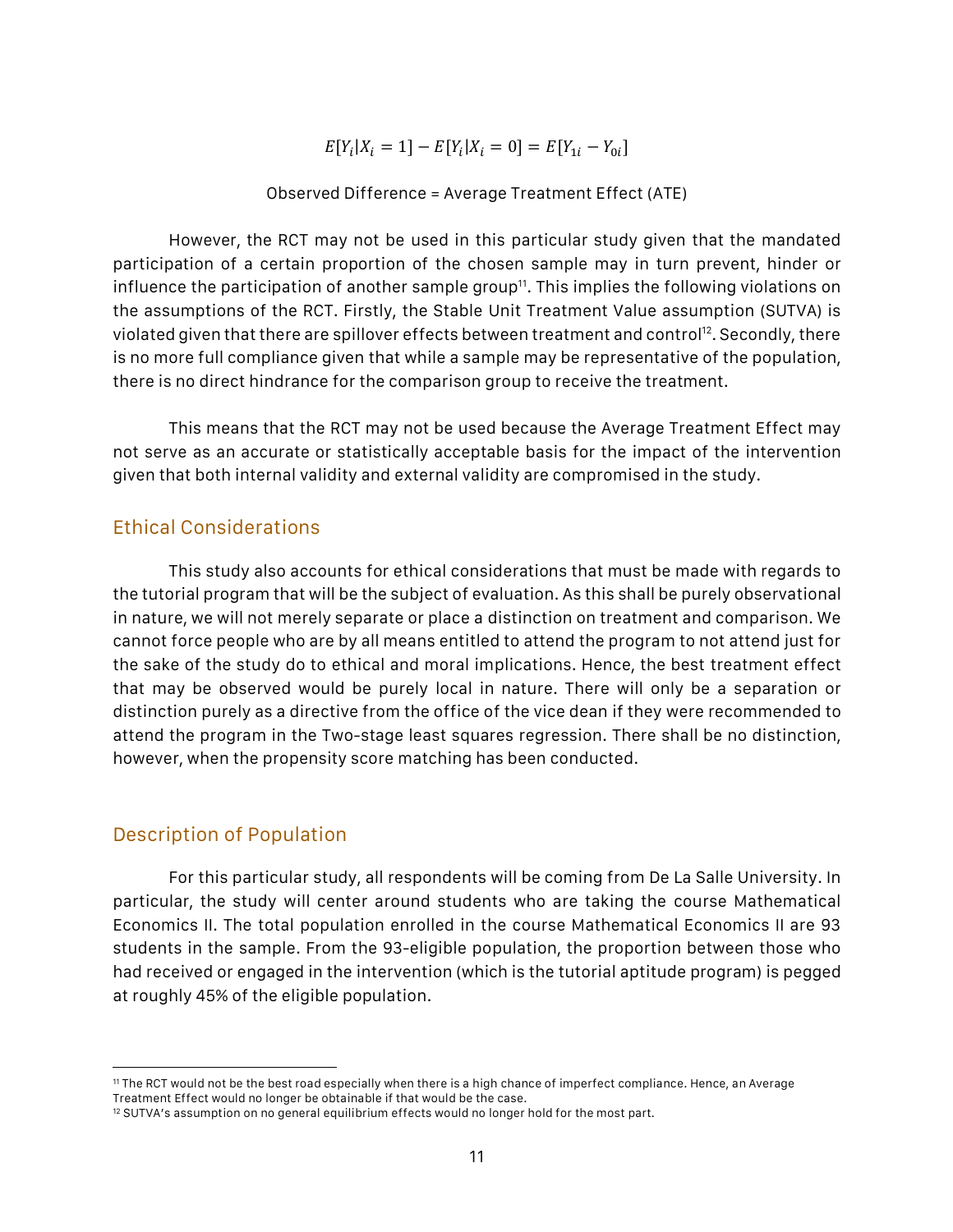The whole population of students taking Mathematical Economics II are to be used for the paper. To put it simply, the study is centered on a sole subject for baseline measurement as the impact of the tutorial may wildly vary given different subject matter with varying concepts and topics which may lead to misleading inferences.

# Process Details

As purely an observational study, the various data points would be collected throughout the different assessments that the students may face. Moreover, various indicators such as grades or certain scores would be obtained from the sole faculty handling the said courses. The table below shows the process that shall be undertaken for the duration of the study.

### **Table 5 Process Details**

Phase 1

Collection of the Data: After a formal assessment for academic indicators has been done (e.g. long exams, projects, final exams, summative assessments, etc.), data from the respective professor/s will be collected and recorded per student together with their attendance to the tutorials.

#### Phase 2

Regressing the Model: After data had been collected, it may now be regressed using the instrument variable regressions with various covariates used beforehand.

Phase 3

Assessing the Evaluation: The model and the results will pass through a gauntlet of tests such as endogeneity of instruments, exogeneity of regressors, relevance of the instruments, multicollinearity, heteroscedasticity and omitted variable bias.

Phase 4

Forming Policy Recommendations: After the program had been implemented, the results may indicate in favor or opposed to the current structure of peer tutorial programs in the context of DLSU. As only a local average treatment effect (LATE) may be obtained, this result may only be true for the context of DLSU however it may share local effects with other universities of the same characteristics

### Instrumental Variable Framework

As an RCT is impractical in the context of this study, a simple regression of the impact on the treatment group and the impact on the comparison group may not be conducted because of the biasedness of the estimates due to the lack of full compliance (a separation) between treatment and comparison (McDuffie et al, 2009).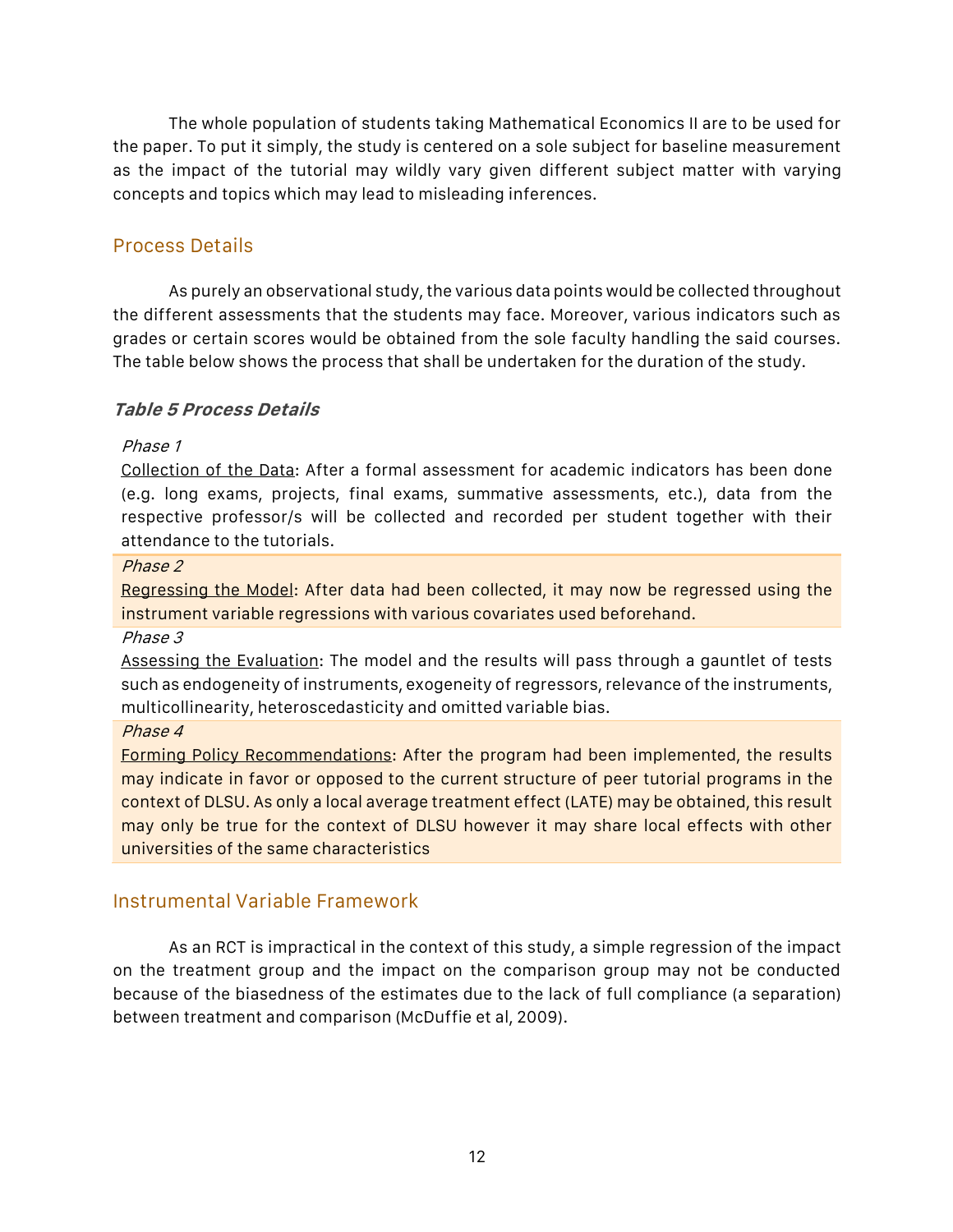The following is the specific theoretical underpinning of the Instrumental Variable Regression that will be conducted for the study. The specific regression model will be a Two Stage Least Squares Regression (2SLS)

Stage 1: 
$$
\hat{X}_i = \alpha_1 + \pi Z_i + u_i
$$
  
Stage 2:  $Y_i = \alpha_2 + \eta \hat{X}_i + v_i$   
Reduced:  $Y_i = \alpha_3 + \rho Z_i + e_i$ 

The first equation corresponds to the first stage in which we estimate  $\widehat{X}_t$  given an instrument. Afterwards, the  $\widehat{X}_i$  obtained in the first stage is then used in the second stage to estimate the impact. In the first stage,  $\pi$  is the compliance rate which measures the appropriateness of an observation *i* in their initial assignment  $Z_i$ . Note that eta or  $\eta$  is referred to as the LATE or the local average treatment effect which is not the same as the ATE or the ATET. This is used to estimate the impact on compliers. The LATE can be computed by the formula

$$
\eta = \frac{\rho}{\pi}
$$

Alternatively, given that an Instrument Variable framework is being used, it may also be adept to utilize the reduced form of the IV. Note that  $Z_i$  represents the initial assignment (whether treatment or comparison).  $\rho$  would then represent the Intention to treat effect (ITTE) which is unbiased because the treatment assignment is random given that we do not have full compliance.

The first stage of the regression would be the participation hurdle in which attendance in the TAP of the individual is regressed against various determinants. This corresponds to attendance which is a quantitative variable is some function or has some association with the initial assignment that was given to a respondent or the student. This particular relationship is stated econometrically as

$$
Attendance_i = \alpha_1 + \pi D_i + \beta_1 Problem Set_i + \beta_2 Sex_i + \beta_3 MATECO1 Grade_i + U_i
$$

Table 6 shows the descriptions of the variables found in the first stage of the two stage least squares regression. These variables were similar to both the theoretical underpinning of the 2SLS model for impact evaluation as well as the study conducted by Paloyo et al. in 2016. While this is an observational study, we base treatment assignment on the simple rationale if they had attended the tutorial program or had engaged in services in accordance with this.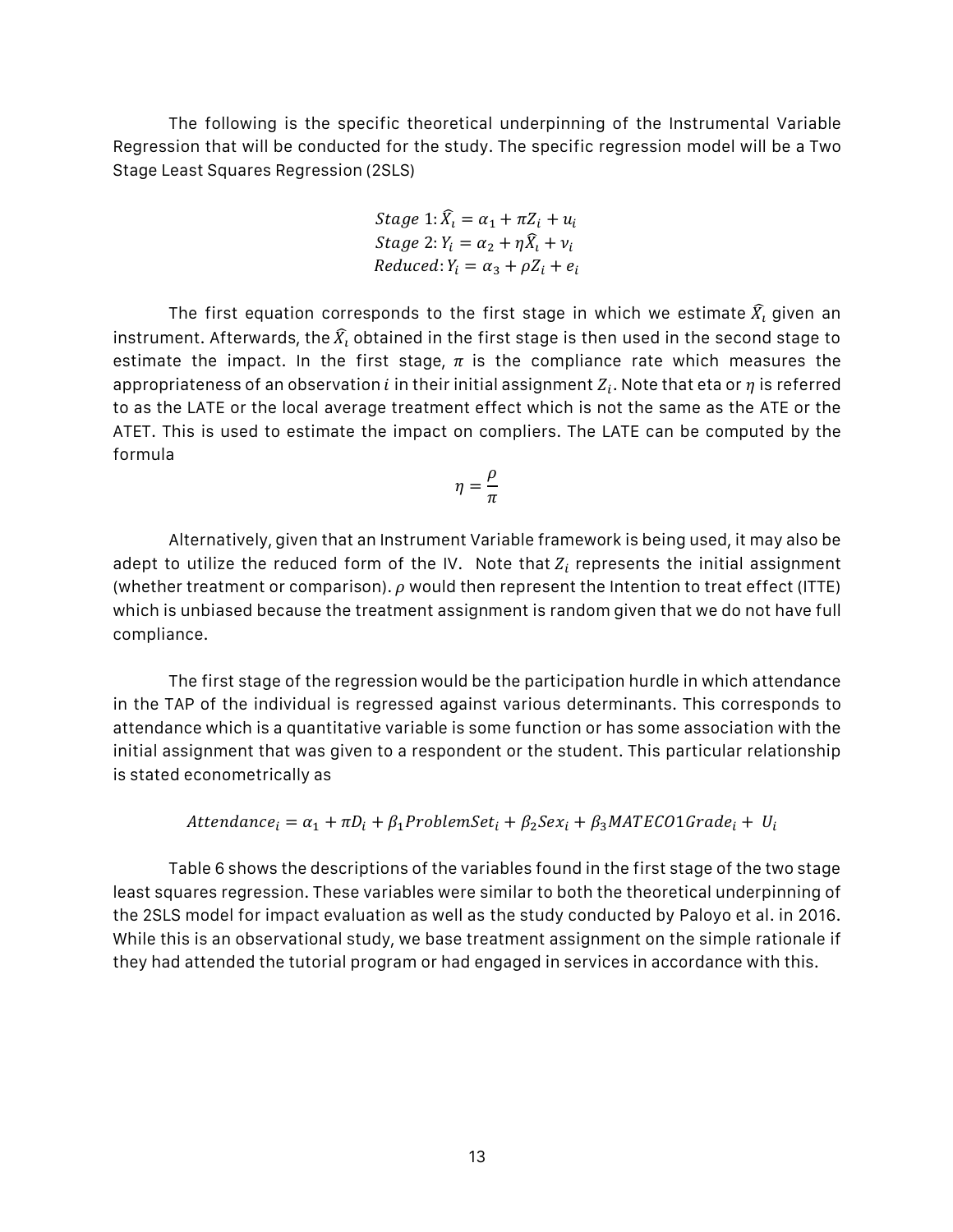**Table 6 Two Stage Least Squares Stage 1 Variables**

| Name                    | Description                                                                                                                                                                                                                                                                                                                   |
|-------------------------|-------------------------------------------------------------------------------------------------------------------------------------------------------------------------------------------------------------------------------------------------------------------------------------------------------------------------------|
| Attendance              | Attendance is a continuous positive or zero value which indicates the<br>number of sessions attended by the respondent. This is the dependent<br>variable of the first stage of the 2SLS regression                                                                                                                           |
| $D_i$                   | The participation indicator is a binary variable which corresponds to "1" if<br>the respondent was assigned to the treatment group (attended TAP) and "0"<br>if the respondent was assigned to the comparison group (has not attended<br>TAP). This is the independent variable of the first stage of the 2SLS<br>regression. |
| Problem Set             | Problem Set is a continuous positive or zero value which indicates the score<br>of the student in the problem set prior there being any TAP sessions for<br>MATECO2. This is an independent variable of the first stage of the 2SLS<br>regression.                                                                            |
| <b>Sex</b>              | Sex is a binary variable corresponding to "1" if the student is male and "0" if<br>the student is female. This is an independent variable of the first stage of the<br>2SLS regression.                                                                                                                                       |
| <b>MATECO1</b><br>Grade | MATECO1 Grade is a continuous positive value which indicates the grade<br>received by the students (numerical equivalent) in the prerequisite course of<br>MATECO1. This is an independent variable in the first stage of the 2SLS<br>regression.                                                                             |

The second stage of the regression would correspond to the impact hurdle which corresponds to determining the impact of the tutorial program as an effect on a main academic indicator. For this study, per the objectives, the evaluation centers on the ability of the peer tutorial program to affect the academic performance of a student. In the context of this study, academic performance may be indicated or represented by the final grade of that student in a particular subject. This is regressed against the attendance or the number of times a student has attended the peer tutorial sessions and various covariates. Econometrically speaking, this relationship or association is given as

FinalGrade<sub>i</sub> =  $\alpha_2$  +  $\eta$ Attendance<sub>i</sub> +  $\beta_1$ Midterm<sub>i</sub> +  $\beta_2$ Finals<sub>i</sub> +  $\beta_3$ ClassParticipation<sub>i</sub> +  $\beta_4$ Sex<sub>i</sub> +  $v_i$ 

Table 7 shows the descriptions of the variables found in the second stage of the two stage least squares regression. These variables were similar to both the theoretical underpinning ofthe 2SLS modelforimpact evaluation as well as the study conducted by Paloyo et al. in 2016.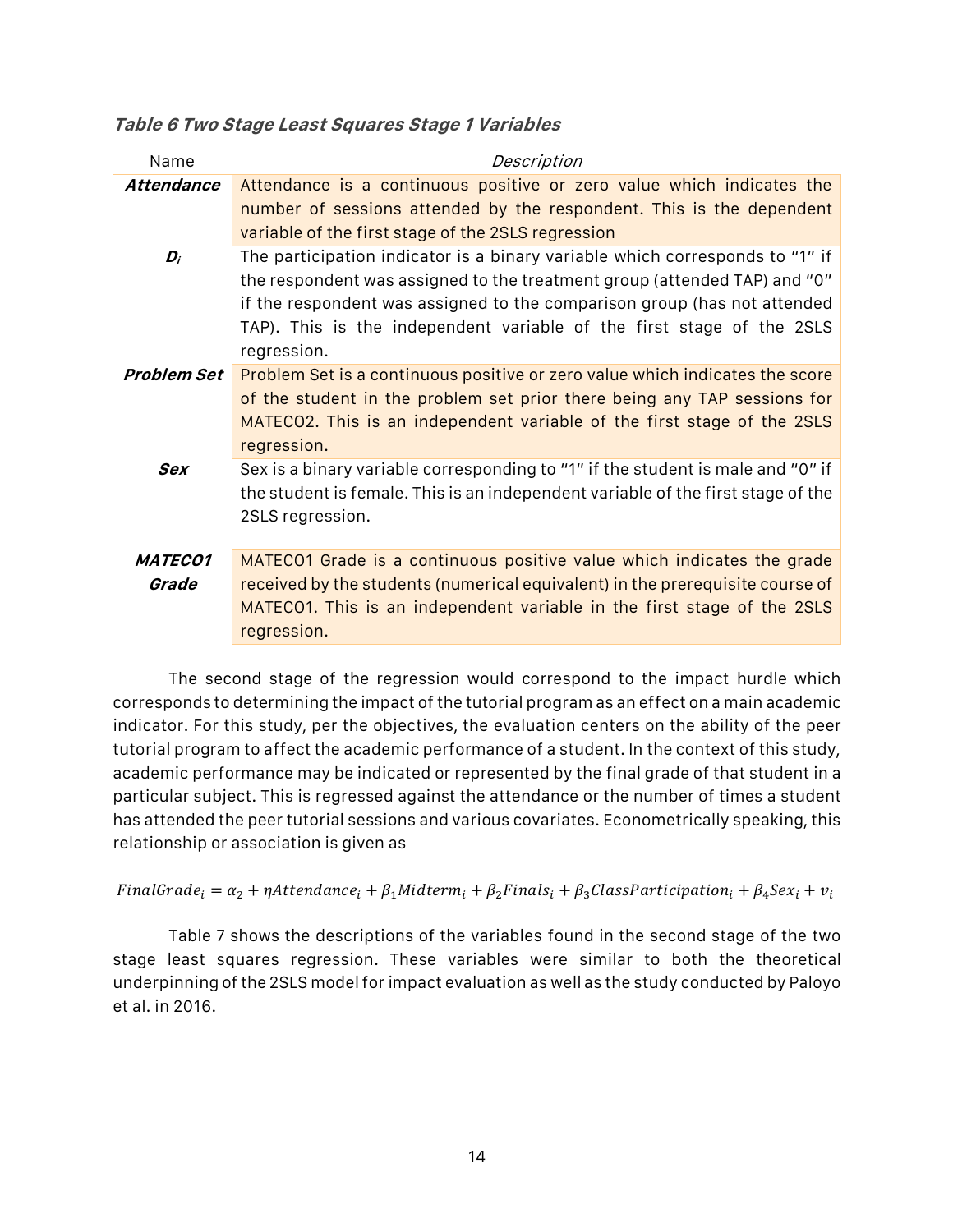**Table 7 Two Stage Least Squares Stage Two Variables**

| Name               | Description                                                                                                                                                                                                                                                                                                                                                                                                                      |
|--------------------|----------------------------------------------------------------------------------------------------------------------------------------------------------------------------------------------------------------------------------------------------------------------------------------------------------------------------------------------------------------------------------------------------------------------------------|
| <b>Final Grade</b> | Grade is a continuous quantitative variable wherein it measures the total<br>grade that has been received by the student in the course. This is not the<br>categorical measurement, rather, the numerical equivalent of the total score<br>threshold a student was able to obtain. Grade is the base dependent variable<br>of the 2SLS regression and the main dependent variable of the second stage<br>of the 2SLS regression. |
| Attendance         | Attendance is a continuous quantitative variable which measures the total<br>number of times a student had attended peer tutorial services. The coefficient<br>from this variable in the second stage of the 2SLS regression would be the<br>Local Average Treatment Effect or the LATE. This is an independent variable in<br>the second stage of the 2SLS regression.                                                          |
| Midterm            | Midterm is a continuous quantitative variable which measures the score that<br>a student was able to obtain in an assessment conducted by the professor for<br>the midterm period. This is an independent variable in the second stage of the<br>2SLS regression.                                                                                                                                                                |
| Finals             | Finals is a continuous quantitative variable which measures the score that a<br>student was able to obtain in an assessment conducted by the professor for<br>the final examination period. This is an independent variable in the second<br>stage of the 2SLS regression.                                                                                                                                                       |
| <b>Sex</b>         | Sex is a binary variable which corresponds to "1" if the respondent is male and<br>"O" if the respondent is female. This is an independent variable in the second<br>stage of the 2SLS regression.                                                                                                                                                                                                                               |

### Propensity Score Matching Framework

Apart from the typical framework of an Instrumental Variable Regression, we may also use the framework of Propensity Score Matching. This methodology is an impact evaluation methodology for observational studies wherein the determination of treatment and comparison were not random (Gertler et. al, 2013). This involves calculating a propensity score in which the score represents the likelihood by which a unit observation may be segmented into the treatment group based on pre-treatment characteristics. After which, provided that there is common support, the treatment effects shall be estimated. For this case, the matching methodology shall be the nearest neighbor approach, the radius approach and the kernel approach.

Calculating the propensity score would need the use of the Probit regression model. In this regression model, we will determine the likelihood, or more specifically, the propensity of observations to be assigned into treatment groups. We specify first this participation or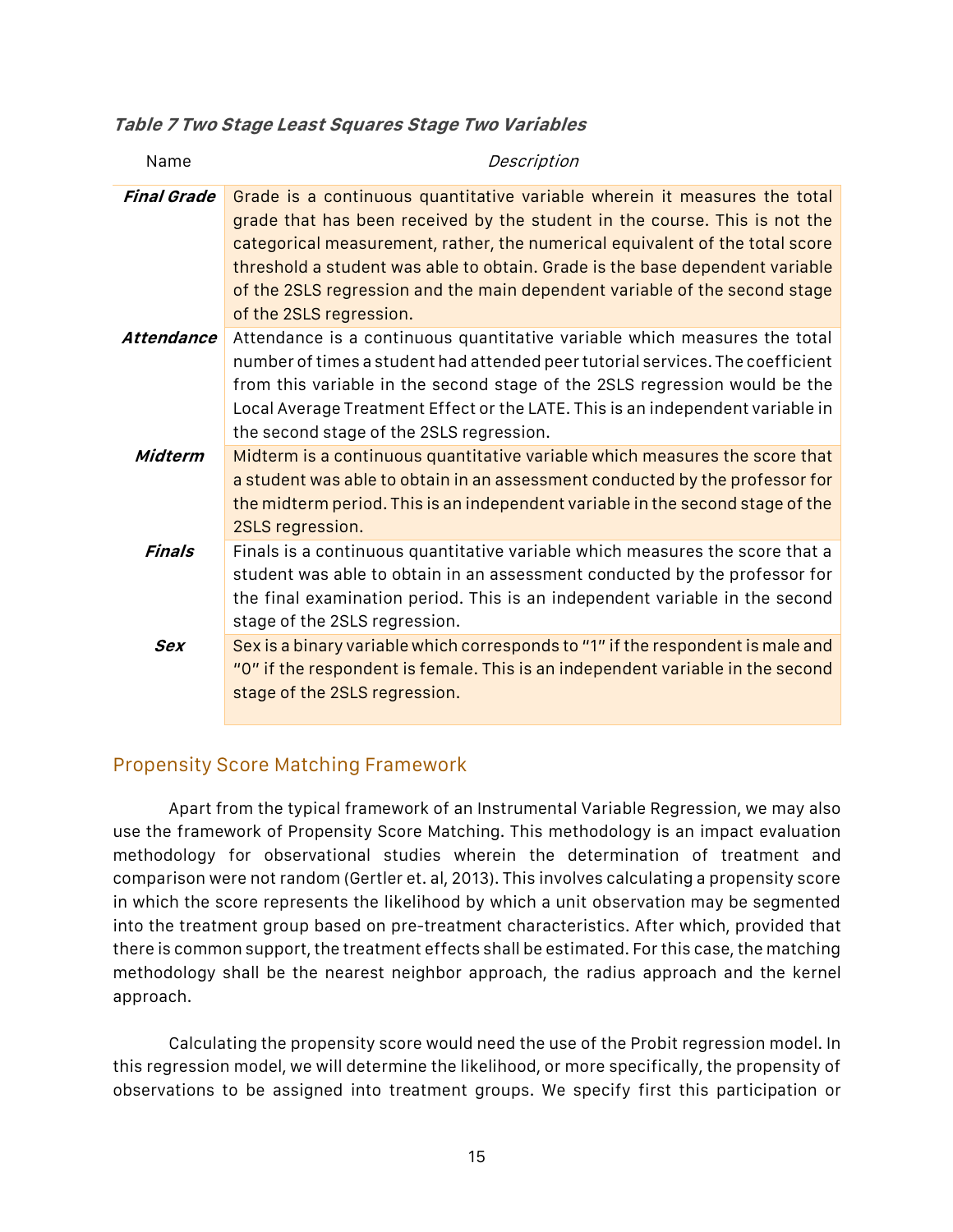treatment variable as a variable  $D_i$  where this variable denotes the subjection of an individual  $i$  to either have participated or not participated in the treatment which in this case is the tutorial aptitude program.

$$
D_i = \begin{cases} 1 & if \quad TAP \text{ Attended} \\ 0 & if \quad TAP \text{ Non Attended} \end{cases}
$$

Hence, the population may be subjected into two sub classifications wherein one group received the treatment (or the TAP) while the other group were not able to receive the treatment (i.e. had not attended the tutorial aptitude program).

$$
N_{PSM} = n_{(D_i=1)} + n_{(D_i=0)}
$$

As this is an observational study, there would definitely be unbalanced numbers in the division between our treatment and comparison groups given that there is no control over the said distinction.

We calculate this propensity score  $\widehat{P}_{t}$  using the Probit Regression Model below. Note that we will only be using pre-treatment characteristics in estimating the propensity score.

$$
\widehat{P}_i = \Pr[D = 1 | X_i] = E[D|X]
$$

 $D_i = \alpha_0 + \alpha_1$ ProblemSetScore<sub>i</sub> +  $\alpha_2$ Sex +  $\alpha_3$ MATECO1Grade<sub>i</sub> +  $\epsilon_i$ 

**Table 8 Propensity Score Determination Variables**

| Name                    | Description                                                                                                                                                                                                                                   |
|-------------------------|-----------------------------------------------------------------------------------------------------------------------------------------------------------------------------------------------------------------------------------------------|
| Problem                 | Attendance is a continuous positive or zero value which indicates the number                                                                                                                                                                  |
| <b>Set Score</b>        | of sessions attended by the respondent. This is an independent variable in                                                                                                                                                                    |
|                         | the propensity score determination.                                                                                                                                                                                                           |
| <b>MATECO1</b><br>Grade | MATECO1 Grade is a continuous positive value which indicates the grade<br>received by the students (numerical equivalent) in the prerequisite course of<br>MATECO1. This is an independent variable in the propensity score<br>determination. |
| <b>Sex</b>              | Sex is a binary variable which corresponds to "1" if the respondent is male<br>and "0" if the respondent is female. This is an independent variable in the<br>propensity score determination.                                                 |

For the calculation of the Average Treatment Effect and the Average Treatment Effect on the Treated, we shall be using the determinants given in the second stage of the two-stage least squares regression as our main determinants.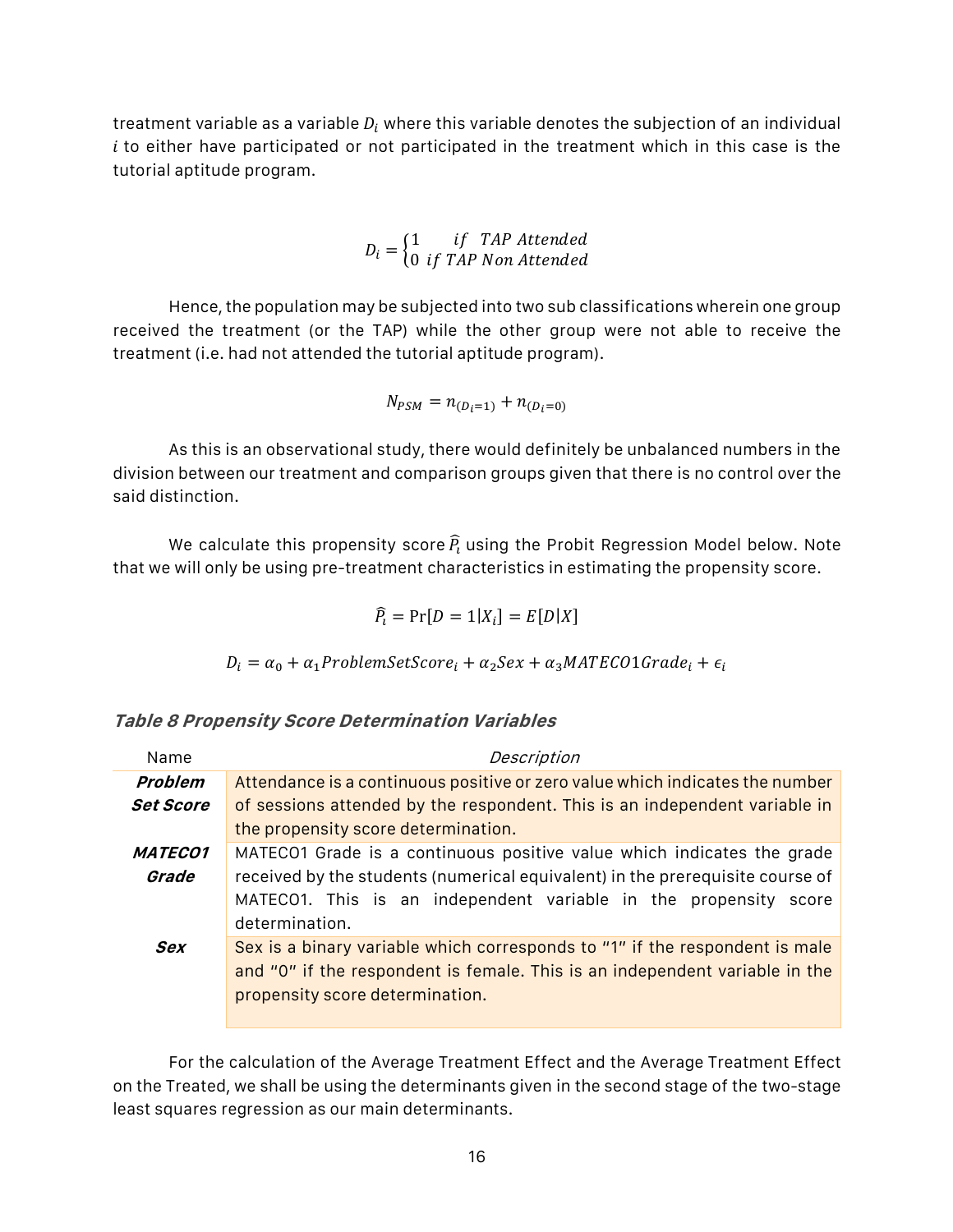# **Data Collection Plan**

This section delves into the data points and how these data will be used in the context of the quasi experimental techniques, namely, two-stage least squares and propensity score matching. The formal analysis plan also highlights how the methodology shall be carried out and the key estimates that may be obtained from these models.

#### Data

Academic indicators and the attendance to the peertutorial programs are the main data points that are needed in order to conduct disaggregations and regressions to be able to estimate the Local Average Treatment Effect (LATE) from the Two Stage Least Squares Framework. Data would need to represent the key outcome indicators that is expected for each stage of the study in order to determine the impact of peer tutorial programs on the academic performance of students. Data needed for this study are highlighted in Table 8 wherein the specific data point and contribution to the study are laid out.

| Specific Data<br>Point                     | <b>Description of the Data Point</b>                                                                                                                                                                                                                                                               | <b>Contribution to the Study</b>                                                                                                                                                          |
|--------------------------------------------|----------------------------------------------------------------------------------------------------------------------------------------------------------------------------------------------------------------------------------------------------------------------------------------------------|-------------------------------------------------------------------------------------------------------------------------------------------------------------------------------------------|
| <b>Final Grades</b>                        | Final Grades correspond to the grade<br>point (in percentage unit) a student was<br>able to obtain for his/her performance in<br>a subject for a given term. This is reported<br>at the end of the term and may be<br>obtained from the professor of the<br>subject under evaluation for the study | Final Grades will make up the<br>Grade values in the second<br>stage of the 2SLS regression<br>model and will serve as the<br>base academic indicator in the<br>framework to be utilized. |
| <b>Test Scores</b>                         | Test scores correspond to the average or<br>the aggregate scores a student was able<br>to obtain from a recorded examination or<br>performance assessment in a particular<br>subject.                                                                                                              | Test Scores will make up the<br>Test Score values in the<br>second stage of the 2SLS<br>regression model and<br>will<br>serve as a covariate to explain<br>grade.                         |
| <b>Attendance</b><br>of Student<br>(Class) | Attendance of a Student is the number of<br>times a student has attended a course<br>throughout the term. This excludes all<br>absences for a particular session in a<br>course and is measured in the number of<br>times.                                                                         | Attendance will make up the<br>Class Attendance values in the<br>second stage of the 2SLS<br>regression model and will<br>serve as a covariate to explain<br>grade.                       |

### **Table 9 Data Points**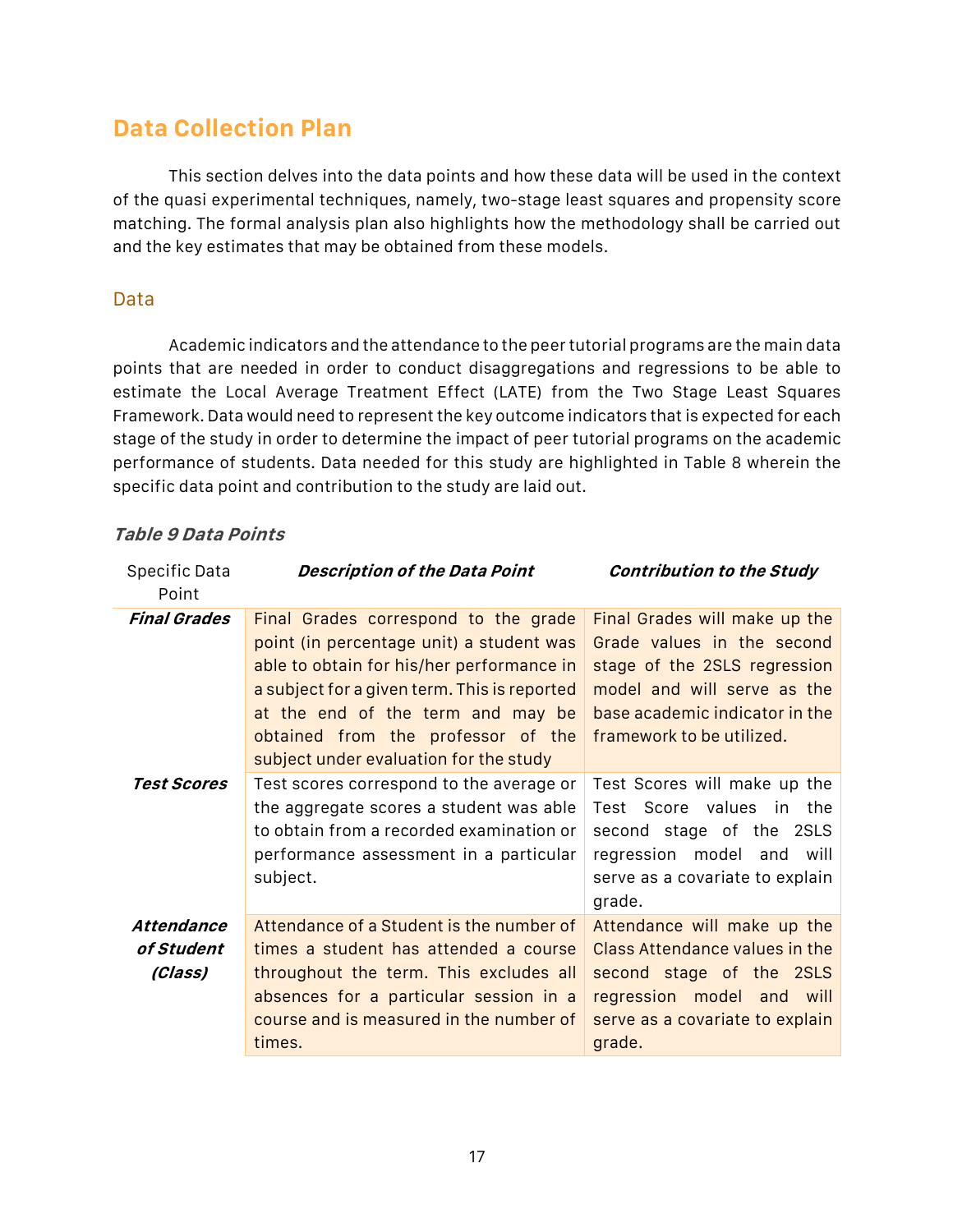| Attendance | Attendance of a Student is the number of $\vert$ Attendance will make up the               |  |
|------------|--------------------------------------------------------------------------------------------|--|
| of Student | times a student has attended peer Attendance values in the first                           |  |
|            | <i>(Attendance)</i> tutorial sessions throughout the duration stage of the 2SLS regression |  |
|            | of the experiment. Attendance wherein   model.                                             |  |
|            | the experiment was not conducted shall                                                     |  |
|            | be excluded from the count.                                                                |  |

# Analysis Plan

The Two stage least squares regression will provide the econometric framework by which the local average treatment effect (LATE) may be obtained as the coefficient of the second stage of the regression. The LATE, as the name implies, is a local treatment effect which means that the value only holds true for the sample that the study is currently observing. Once instrumental variables and two stage regressions are used, biasedness is assumed in the model (Paloyo et al., 2016). Given that there is a presence of sample selection bias due to the selection of De La Salle University students taking Mathematical Economics, it is needed that a model be used that can account for this biasedness or consider its presence.

The formal analysis plan involves regression of the model, interpretation of the model, formal testing and recommendation based on the results. This process is detailed in table 10.

|  |  | Table 10 Two Stage Least Squares Analysis Plan |  |
|--|--|------------------------------------------------|--|
|--|--|------------------------------------------------|--|

| Step                  | Description                                                                                                                                                                                                                                                                                                    |
|-----------------------|----------------------------------------------------------------------------------------------------------------------------------------------------------------------------------------------------------------------------------------------------------------------------------------------------------------|
| Regression            | A Two Stage Least Squares regression will be conducted based on the                                                                                                                                                                                                                                            |
|                       | specification given as                                                                                                                                                                                                                                                                                         |
|                       | Attendance <sub>i</sub> = $\alpha_1 + \pi D_i + \beta_1$ ProblemSet <sub>i</sub> + $\beta_2$ Sex <sub>i</sub> + $\beta_3$ MATECO1Grade <sub>i</sub> + U <sub>i</sub>                                                                                                                                           |
|                       | $FinalGrade_i = \alpha_2 + \eta$ Attendance <sub>i</sub> + $\beta_1$ Midterm <sub>i</sub> + $\beta_2$ Finals <sub>i</sub>                                                                                                                                                                                      |
|                       | $+\beta_3 ClassPartition_i + \beta_4 Sex_i + v_i$                                                                                                                                                                                                                                                              |
|                       | The p-values, z values and corresponding coefficients would be                                                                                                                                                                                                                                                 |
|                       | reported with the value of $\eta$ being of particular importance as it will                                                                                                                                                                                                                                    |
|                       | correspond to the Local Average Treatment Effect.                                                                                                                                                                                                                                                              |
| Interpretation        | Each coefficient will be interpreted in the context of how it is able to<br>explain the variation in the grades that a student receives at the end of<br>the term. All pertinent information will be listed including significance<br>at the average impact of the peer tutorials on the grade of the student. |
| <b>Formal Testing</b> | The model shall be subjected to tests for instrument relevance and<br>instrument exogeneity.                                                                                                                                                                                                                   |
| Recommendation        | Through the LATE, a recommendation is to be made on future action<br>with regards to the implementation and continuity of peer tutorial<br>programs in the context of DLSU Economics majors program.                                                                                                           |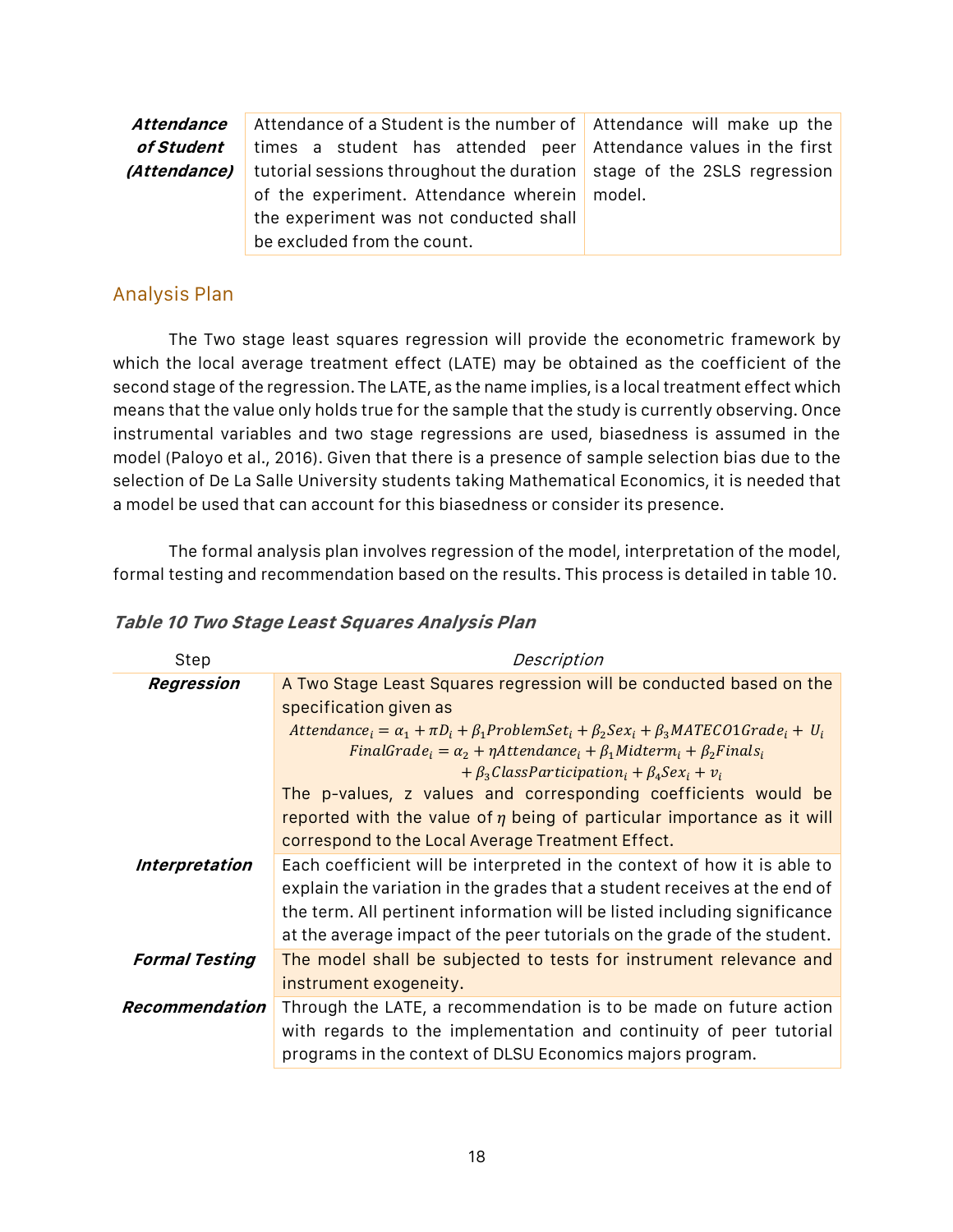While the two stage least squares regression may only yield a LATE, the Propensity Score Matching technique may yield both an Average Treatment Effect (ATE) and an Average Treatment Effect on the Treated (ATET). The formal analysis plan for the Propensity Score Matching Framework may be seen below.

#### **Table 11 Propensity Score Matching Analysis Plan**

| Step                    | Description                                                           |
|-------------------------|-----------------------------------------------------------------------|
| Identifying the         | A Probit regression is to be done wherein we determine the propensity |
| <b>Propensity Score</b> | score against pre-treatment variables specified in the formulation    |
|                         | below.                                                                |
|                         |                                                                       |
| <b>Identifying</b>      | Based on the propensity score calculated, the common support region   |
| <b>Common Support</b>   | between the two segmentations shall be determined.                    |
| Identifying the         | After the propensity score has been identified, the optimal number of |
| <b>Optimal Blocks</b>   | blocks shall be determined prior to the matching stage.               |
| Satisfying the          | Once the blocks have been determined, the propensity score shall      |
| <b>Balancing</b>        | adjust the given treatment and comparison (i.e. went to TAP and did   |
| <b>Property</b>         | not go to TAP) and determine whether the division is balanced.        |
| <b>Estimating ATE</b>   | The ATE and the ATET shall be estimated using Nearest Neighbor        |
| and ATET                | Matching, Radius Matching and Kernel Matching methods based on        |
|                         | the identified optimal blocks.                                        |
| Policy                  | Through the ATE and ATET, a recommendation is to be made on future    |
| Recommendations         | action with regards to the implementation and continuity of peer      |
|                         | tutorial programs in the context of DLSU Economics majors program.    |

# **Results and Discussion**

In this section, we report the results of the two-stage least squares regression and the propensity score matching estimation that was conducted. We first give an overview of the variables using various descriptive statistics. We also give meaning to the regression and matching results from the estimated models and seek to answer the main objective of the study.

# Descriptive Statistics

Below we see some general descriptive statistics of the variables in the study generated using Gretl. Various measures have been shown in order to give a better picture of the data set that was used.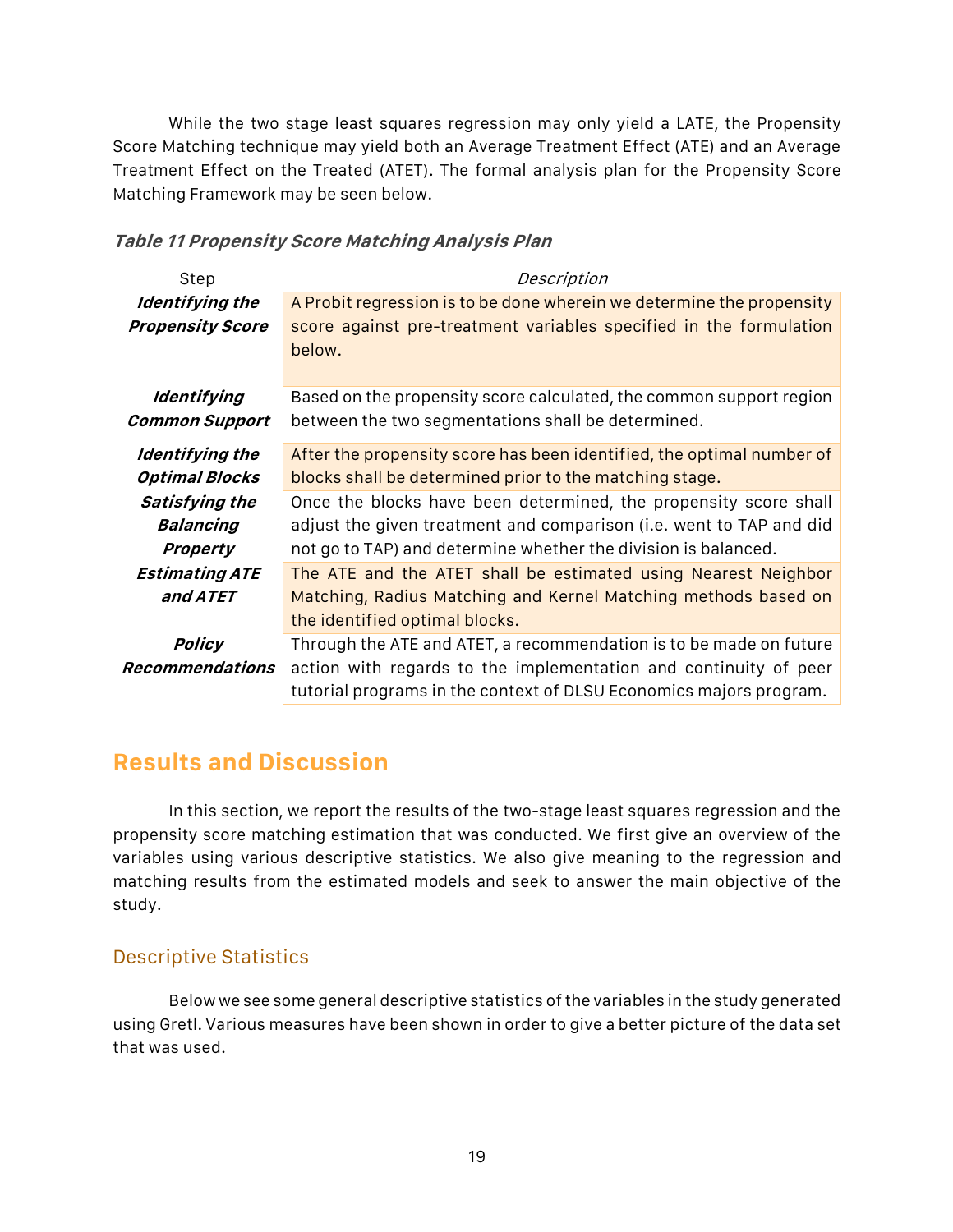| <b>Variable</b>      | <b>Mean</b>     | <b>Median</b>    | <b>Minimum</b>  | <b>Maximum</b>      |
|----------------------|-----------------|------------------|-----------------|---------------------|
| Problem Set          | 32.962          | 38.000           | 0.0000          | 45.000              |
| Midterm Exam         | 31.167          | 31.500           | 13.500          | 39.500              |
| Final Exam           | 45.796          | 49.000           | 0.0000          | 68,000              |
| Final Grade          | 80.314          | 82.295           | 16.810          | 101.81              |
| <i>MATECO1 Grade</i> | 82.516          | 86,000           | 53.000          | 100.00              |
| <b>Variable</b>      | Std. Dev.       | C.V.             | <b>Skewness</b> | Ex. kurtosis        |
| Problem Set          | 10.614          | 0.32200          | $-1.2967$       | 1.0239              |
| Midterm Exam         | 5.9629          | 0.19132          | $-0.46016$      | $-0.53448$          |
| Final Exam           | 13.701          | 0.29918          | $-0.91595$      | 0.69973             |
| Final Grade          | 15.077          | 0.18773          | $-1.1604$       | 2.2992              |
| <i>MATECO1 Grade</i> | 13.076          | 0.15847          | $-0.77733$      | $-0.44656$          |
| <b>Variable</b>      | <b>5% Perc.</b> | <b>95% Perc.</b> | <b>IQ range</b> | <b>Missing obs.</b> |
| Problem Set          | 11.000          | 44.000           | 14.000          | $\Omega$            |
| Midterm Exam         | 20.500          | 39.000           | 10.250          | $\Omega$            |
| Final Exam           | 22.200          | 63.800           | 22,000          | $\Omega$            |
| Final Grade          | 54.275          | 98.905           | 21.546          | $\Omega$            |
| <i>MATECO1 Grade</i> | 55.400          | 98.300           | 20,000          | $\Omega$            |

#### **Table 12 General Descriptive Statistics**

#### **Comparing Treatment and Non-Treatment Groups**

In order to see a clearer picture between the group which had not received the treatment (i.e. had attended a TAP Class) and the group which had received the treatment (i.e. had attended a TAP Class), we generate some descriptive statistics on this matter. Below are figures that elucidate differences or similarities between the two groups on some key variables.

#### **Table 13 Initial Comparison between Treatment and Non-Treatment**

| <b>Classification</b>      | <b>Treatment Group</b><br>(Did Attend TAP) | <b>Non-Treatment Group</b><br>(Did Not Attend TAP) |  |  |
|----------------------------|--------------------------------------------|----------------------------------------------------|--|--|
| <b>Total</b>               | 51                                         | 42                                                 |  |  |
| <b>Percentage of Total</b> | 0.5484                                     | 0.4516                                             |  |  |

In the table above, we can see that there seems to be a relative balance between treatment and non-treatment which is essential in studies involving matching. An adjusted comparison will be seen later when we have adjusted these for the propensity score.

Below we see a more detailed figure that highlights differences and similarities between treatment and non-treatment in key outcome indicators.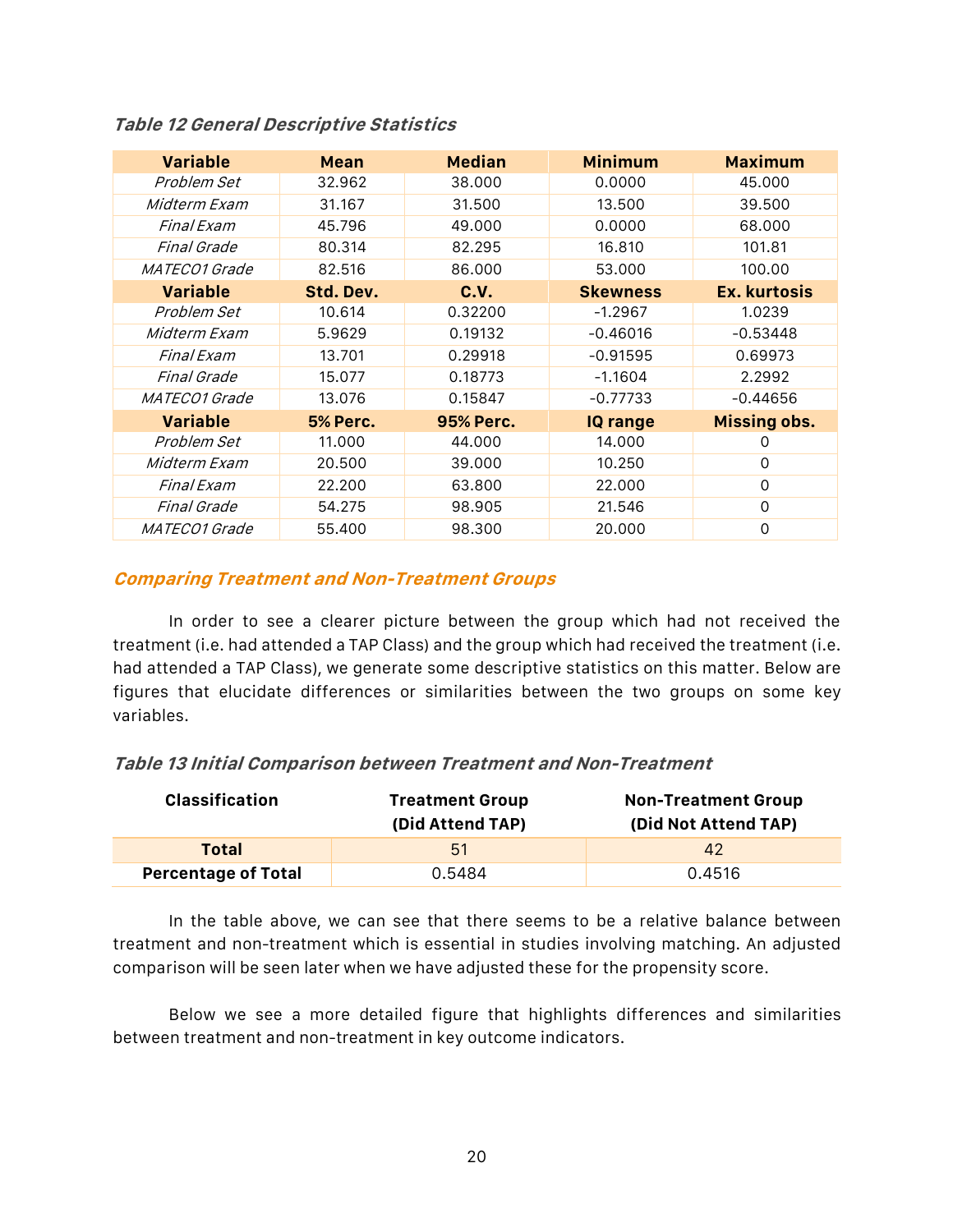

#### Figure 1: Key Outcome Indicators of Treatment and Non-Treatment TAP Groups

Notice that to begin with, the MATECO1 grade of the students who attend TAP are somewhat higher compared to those who do not attend TAP. The same trends appear with other outcome indicators such as the scores in the midterm exam, the final exam and subsequently the final grade. In here, we can see that majority of students engaging in the tutorial program generally have higher grades to begin with, however, the difference is slightly low making the two groups generally comparable (see balancing in the propensity score matching results).

### Two Stage Least Squares Regression Results

The Instrumental Variable regression results are given in the table below following the model specification discussed previously. The instrumental variables used were the participation dummy, the scores obtained in a problem set prior to the commencement of the TAP, the grade of the student in a requisite course (MATECO1) and the gender of the student. Below are the results of the two-stage least squares regression.

| <b>Dependent Variable: Final Grade in MATECO2</b> |                         |             |  |  |  |
|---------------------------------------------------|-------------------------|-------------|--|--|--|
| <i><b>Variable Name</b></i>                       | <b>Coefficient</b>      | z-statistic |  |  |  |
|                                                   | <b>(Standard Error)</b> |             |  |  |  |
| Attendance                                        | 2.26434***              | 3.48        |  |  |  |
|                                                   | (.6501828)              |             |  |  |  |
| Final Exam                                        | .6360097***             | 8.96        |  |  |  |
|                                                   | (.0709688)              |             |  |  |  |

#### **Table 14: Two Stage Least Squares Regression Results**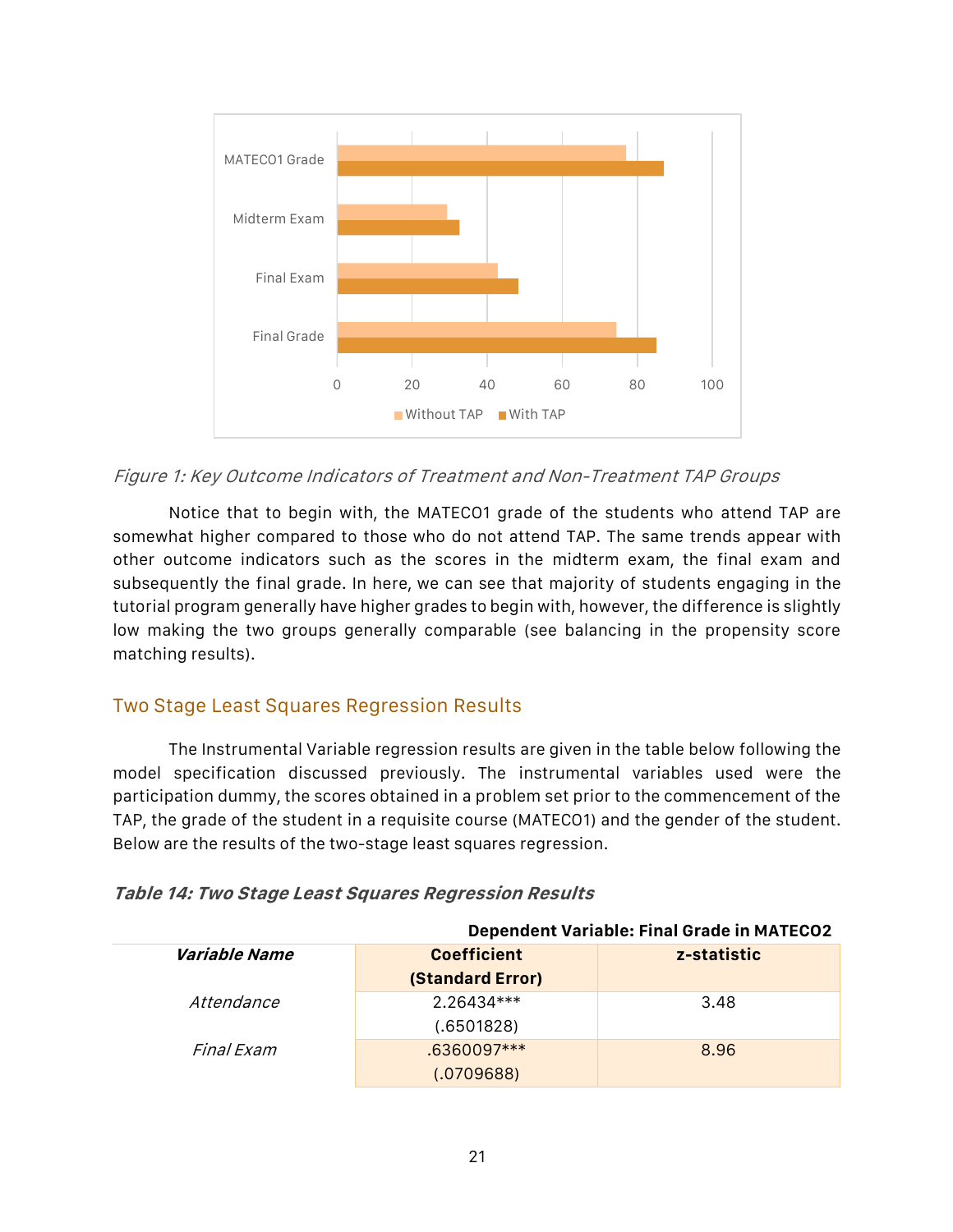| <i>Midterm Exam</i> | .7285841***<br>(.1675534) | 4.35 |
|---------------------|---------------------------|------|
| Class Participation | .0435946<br>(.0541944)    | 0.80 |
| Model Intercept     | 24.25175***<br>(3.736802) | 6.49 |

\*,\*\*,\*\*\* indicate significance at a 90%, 95% and a 99% Confidence bound respectively

As seen in this regression, the final grade is very much associated with the final exam scores a student has obtained, the scores of the midterm examination and the attendance of the student in the tutorial aptitude program. Note that these variables are all positively correlated indicated direct gains in the final grade as well as being significant at a 99% confidence bound. In particular to this study, notice the coefficient of attendance which corresponds to a 2.26434-point increase in the final grade. This seems to suggest that an additional tutorial aptitude program session may correspondingly increase the grade of the student by 2 basis points which is a relatively big magnitude considering a scale only until 100.

As the coefficient of the variable Attendance is the Local Average Treatment Effect, we can see that the LATE is significant in the estimation of the dependent variable (our outcome variable). Moreover, it positively with the said outcome variable suggesting that the treatment which is the tutorial aptitude program had positively impacted the performance of a student at least indicated by the final grade. We specify the details of the Local Average Treatment Effect from the Two Stage Least Squares Regression below.

#### **Table 15 Local Average Treatment Effect**

| <b>LATE</b> |      | P >  z | <b>Standard Error</b> | <b>F-Stat p-value</b><br>(Model<br>Significance) | <b>R-squared</b> |
|-------------|------|--------|-----------------------|--------------------------------------------------|------------------|
| $+2.264634$ | 3.48 | 0.0000 | .6501828              | 0.00000                                          | 0.8330           |

Therefore, based on the two-stage least squares regression in estimating the Local Average treatment effect, we can conclude that attendance in the Tutorial Aptitude Program (TAP) was indeed able to increase the final grades of the students which is a key outcome indicator of the program. Post estimation testing for the Exogeneity of the instruments which are the Durbin (1954) and the Wu (1974) and Hausman (1978) indicate that the instruments are indeed exogenous. Moreover, Shea's Partial  $R<sup>2</sup>$  and the First stage tests for the validity of the instruments reject the null hypothesis that the instruments are weak. We show these tests below.

|  |  |  | Table 16 Two Stage Least Squares Post Estimation |
|--|--|--|--------------------------------------------------|
|  |  |  |                                                  |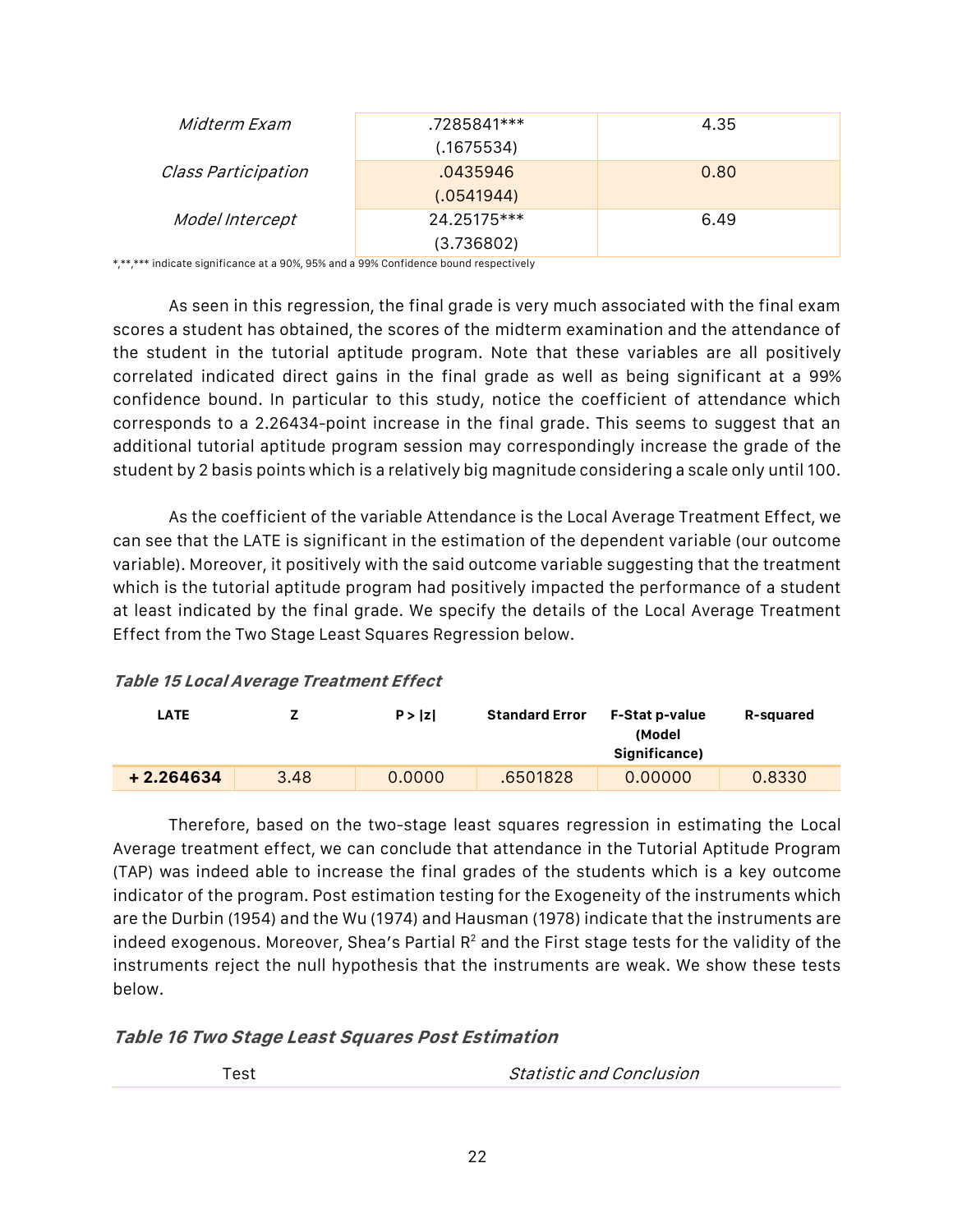| Durbin (score)    | 1.4145(0.2343)            |  |
|-------------------|---------------------------|--|
|                   | Instruments are Exogenous |  |
| <i>Wu-Hausman</i> | 1.34367 (0.2496)          |  |
|                   | Instrument are Exogenous  |  |
| First Stage Test  | 0.7831(0.0000)            |  |
|                   | Instruments are Valid     |  |

As can be seen in the results, it seems as though the instruments were valid and exogenous suggesting that there is no problem of weak instruments that may be present in the model.

# Propensity Score Matching Results

The Propensity Score Matching methodology suggested significant gains in the final grade of the students as reported by the Average Treatment Effect and the Average Treatment Effect on the Treated. We willfirstrun down the different methods before reaching the desired treatment effects.

### **Calculating the Propensity Score**

We calculate the propensity score using the Probit model we had specified earlier. This estimation consists of pre-treatment variables which calculates the propensity score or the probability that a person would select or be part of a treatment group. The results of the probit regression are seen below.

#### **Table 17 Calculating the Propensity Score Using Probit**

|                             | <b>Dependent Variable: Participation Dummy Variable</b> |             |  |
|-----------------------------|---------------------------------------------------------|-------------|--|
| <i><b>Variable Name</b></i> | <b>Coefficient</b>                                      | z-statistic |  |
|                             | <b>(Standard Error)</b>                                 |             |  |
| Problem Set                 | $-0.0153135$                                            | $-0.84$     |  |
|                             | (.0181807)                                              |             |  |
| Sex                         | $-.4639154*$                                            | $-1.61$     |  |
|                             | (.2876928)                                              |             |  |
| <i>MATECO1 Grade</i>        | 0.0455885**                                             | 3.04        |  |
|                             | (.0150206)                                              |             |  |
| Model Intercept             | $-2.911729**$                                           | $-2.85$     |  |
|                             | (1.02218)                                               |             |  |

\*,\*\*\*\*\* indicate significance at a 90%, 95% and a 99% Confidence bound respectively

As the propensity score was calculated, a region of common support which is the region in which matching may take place may be identified. A breakdown of the estimated propensity score in the region of the common support region may be seen below.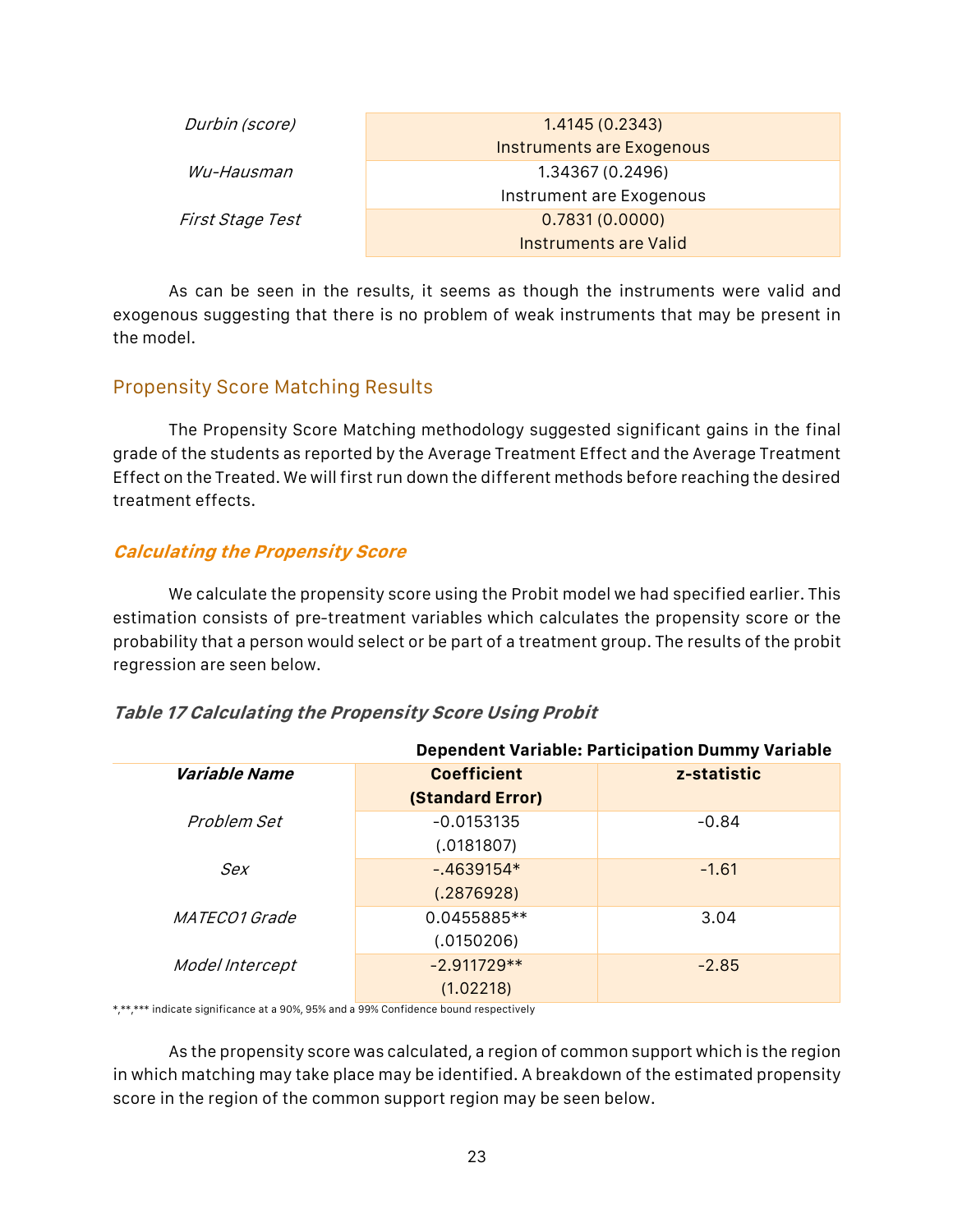# **Let's Do It Right!**

Central to the Propensity score matching methodology is the feasibility of the matching when there is common support and when balancing has been properly satisfied. While matching may be conducted without these, adequate estimation may only be achieved when we have accounted for these factors. We now do it right by accounting for common support in the table below.

# **Table 18 Propensity Score Estimates Accounting for Common Support**

| Level | <b>Bounds</b> |          |
|-------|---------------|----------|
| 1%    | .135722       | .135722  |
| 5%    | .1683101      | .136183  |
| 10%   | .2040424      | .1536958 |
| 25%   | .4488844      | .1677794 |
| 50%   | .6176223      |          |
| 75%   | .6955137      | .8272614 |
| 90%   | .7857239      | .8311481 |
| 95%   | .8324096      | .8385791 |
| 99%   | .8386652      | .8386652 |

#### **Estimated Propensity Score on Common Support [.13572204, .83866524]**

As the propensity scores have now been calculated, we need to verify whether the balancing property has been satisfied. We show the blocks and the balancing to show that the balancing property had indeed been satisfied.

| <b>Inferior of the Block</b><br><b>Propensity Score</b> | <b>Has Not Attended</b><br>the TAP                      | <b>Has Attended the</b><br><b>TAP</b> | Total |
|---------------------------------------------------------|---------------------------------------------------------|---------------------------------------|-------|
| .135722                                                 | 5                                                       | 3                                     | 8     |
| $\cdot$ .2                                              | 12                                                      |                                       | 13    |
| .4                                                      | 8                                                       | 14                                    | 22    |
| .6                                                      | 14                                                      | 28                                    | 42    |
| $.\mathcal S$                                           |                                                         | 5                                     | 6     |
| Total                                                   | 40                                                      | 51                                    | 91    |
|                                                         | $D_i$ is a balanced ratio in the area of common support |                                       |       |

#### **Table 19 Balancing of Participation in TAP**

As seen in the table above, there is indeed a satisfactory balancing between those that had attended the tutorial program and those that have not even adjusting for the propensity score and the optimal number of blocks.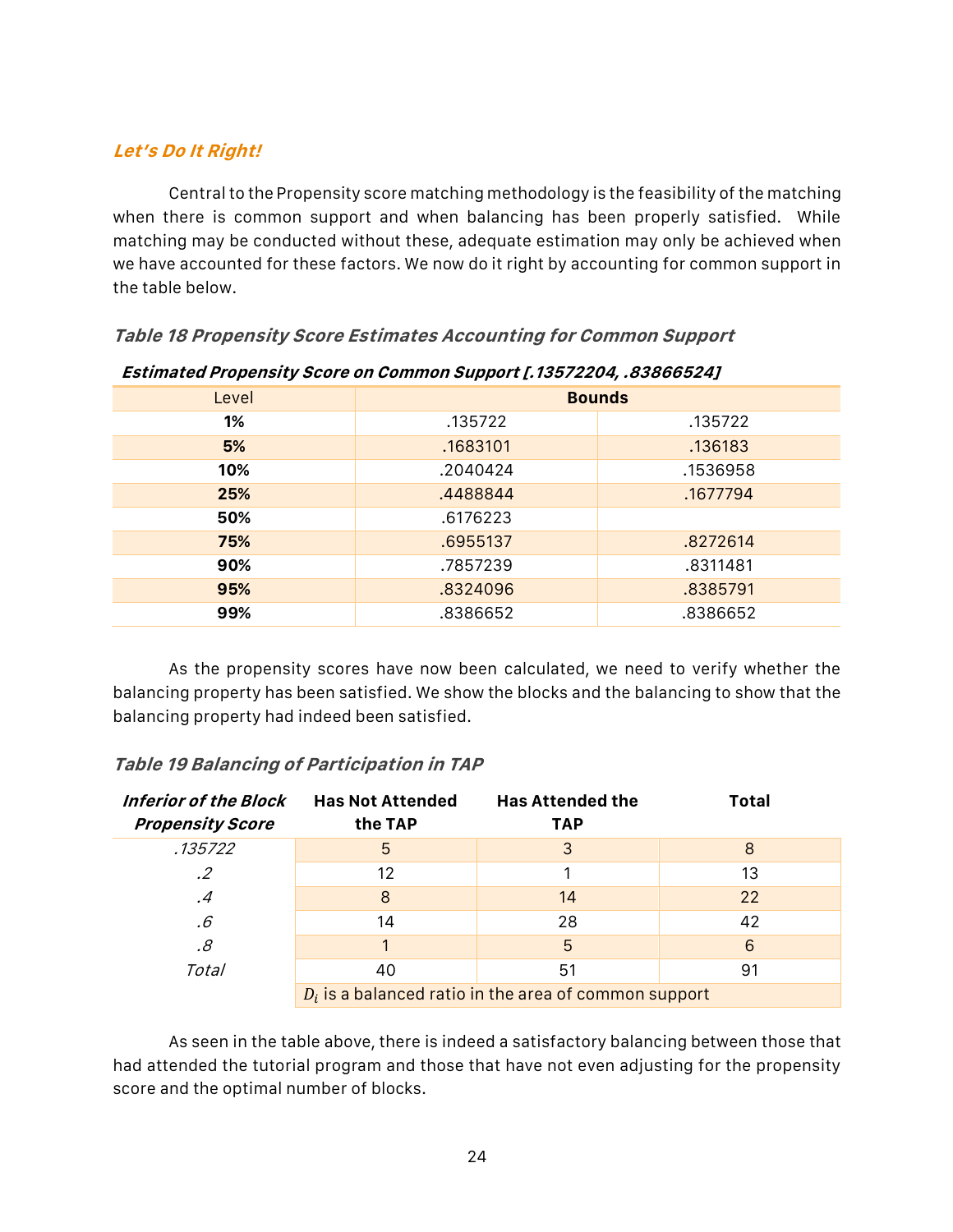### **Calculating Treatment Effects**

As the participation is balanced, we can now commence with the matching methodology to calculate for the treatment effects. Below are the treatment effects using the Nearest Neighbor, Kernel and Radius Matching Methods.

| <b>Matching Method</b>    | <b>Average Treatment Effect</b><br>(ATE) | <b>Average Treatment Effect</b><br>on the Treated (ATET) |
|---------------------------|------------------------------------------|----------------------------------------------------------|
| Nearest Neighbor Matching | 4.136174**                               | 4.54319*                                                 |
|                           | (1.82)                                   | (1.52)                                                   |
| Radius Matching           | 2.621                                    | $2.674***$                                               |
|                           | (0.751)                                  | (3.109)                                                  |
| Kernel Matching           | 2.492                                    | 2.579                                                    |
|                           | $(-)$                                    | (0.851)                                                  |

**Table 20 Average Treatment Effect and Average Treatment Effect on the Treated**

\*,\*\*,\*\*\* indicate significance at a 90%, 95% and a 99% Confidence bound respectively

As we can see, some of the treatment effects were significant while the others were not. Note that the standard errors in the Radius Matching and the Kernel matching were bootstrapped in order to be more robust.

We can see that the Average Treatment Effects from the nearest neighbor matching indicate that there are significant gains from the program which leads to a roughly 4-point increase in the final grade. This is once again a significant increase like those reported by the LATE in the conducted 2SLS regression. However, the magnitude is almost double that of the LATE likely because of near matches using the nearest neighbor method. The radius matching method reported a significant ATET but an insignificant ATE which had matched the results of the LATE in the 2SLS regression approximately. The kernel ATE and ATET were found to be insignificant likely because the sample is extremely small. With these results, we can see that while significant effects were obtained, a small sample size like the one in this study has led to the insignificance of some treatment effects in addition to a failure to randomize (as there is no distinction between treatment and control) as well as no delineation between treatment and comparison.

Despite these limitations, we can see that the tutorial aptitude program was able to induce positive effects to a key outcome indicator once again suggesting that the program was able to meet its objectives and goals.

# **Policy Recommendations**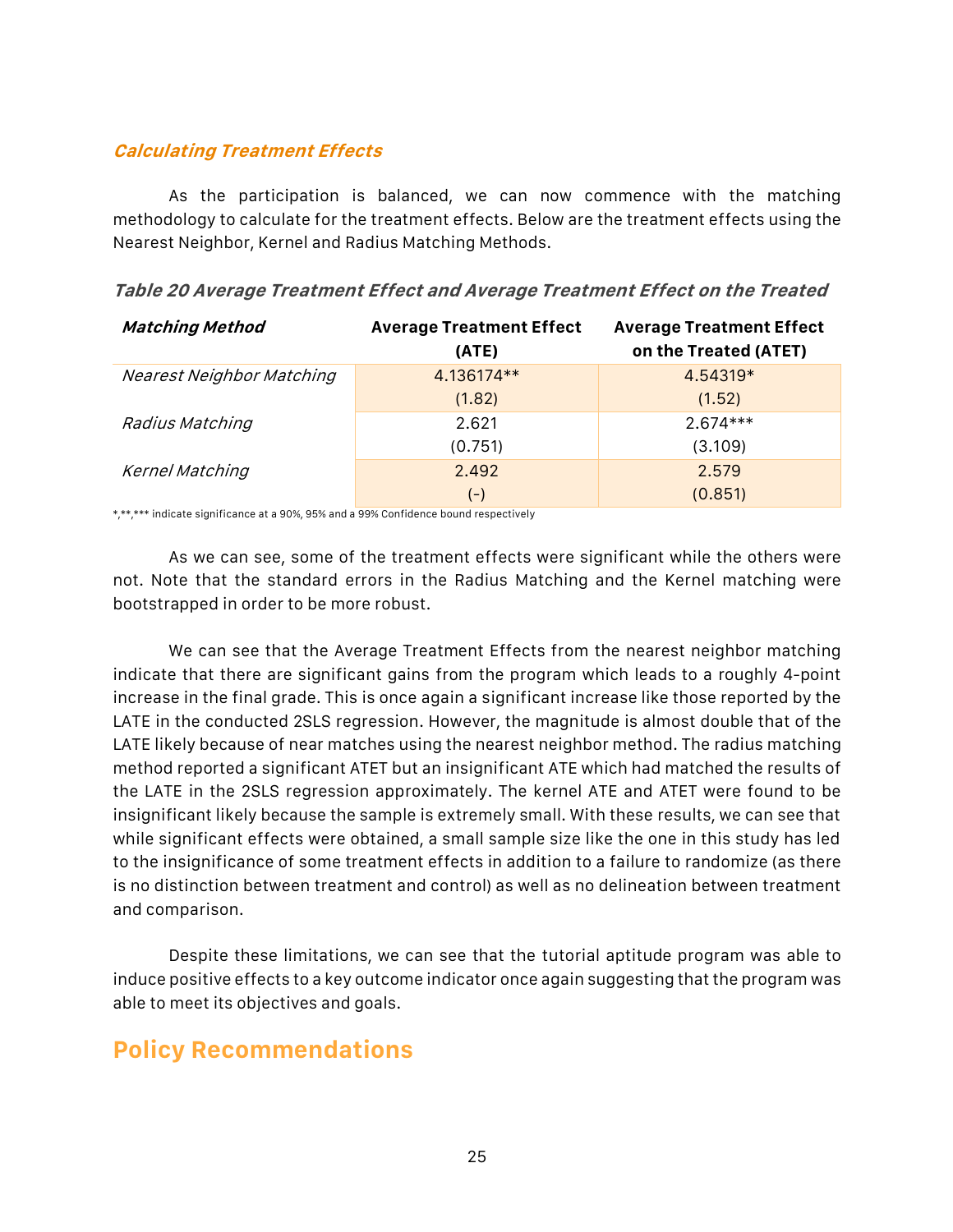As we have seen in the results, the TAP seems to be an effective program in eliciting higher grades from students that have participated in the program. Hence, it may be imperative to increase the reach of this activity to even more subjects and even more settings outside of the economics program. While we did calculate for mere local effects, it may be an easy transfer to other colleges given similar characteristics of students and subjects.

#### **Expanding Reach**

The economics department and indeed the school of economics is no stranger to innovating best practices and proper policies backed up by sound empirical evidence and data. As such, the best practice of the economics department in peer tutorial programs may be expanded by allowing a better recruitment system for tutors given that the program has been validated to have positive associations with key outcome indicators that need to be satisfied by peer tutorial programs.

### **Inclusivity Measures by the Associate Dean**

As the program has been seen to induce positive effects, the Associate dean may recommend more students who are in dire need to help to raise their academic standing or have had a substantial amount of accumulation to target these students to participate in the program. That way, there will be a lower attrition rate in the school of economics and other schools which are notorious with stringent cutoffs and high drop-out rates.

# **Summary and Conclusions**

Peer tutorial programs have been rampant in their reach throughout many universities and colleges not just in the Philippines, but the world in general (West et al., 2008). However, the effectivity of such programs has not been placed in impact evaluation rigors especially in the Philippine context. The study seeks to determine the effectivity of peer tutorial programs with end term grades as the main outcome variable. The local average treatment effect has been estimated using the Two Stage Least Squares regression using the first stage and the second stage method vis-à-vis the reduced form estimation and was significant. The average treatment effect and the average treatment effect has been generated from the propensity score matching and had mixed but generally positively significant results. The insignificance of some treatment effects may have been merely due to the low sample size for the study as matching methods typically demand very large data sets in order to be effective. Overall, we have seen that there is a positive effect on the key outcome indicators for the students who have partaken in this program suggesting that it has met some of its key goals.

# **References**